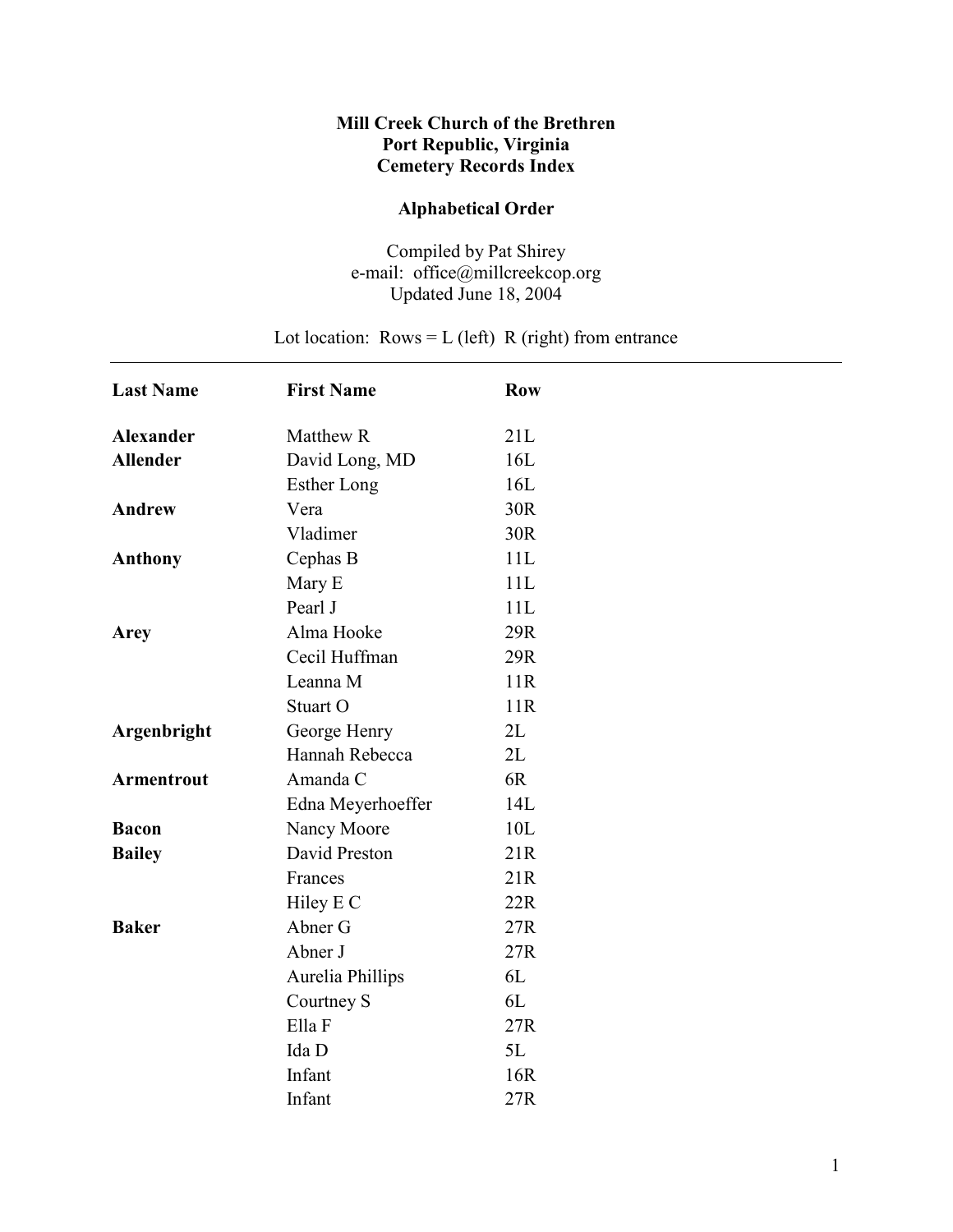|                   | Mary S                | 19L |
|-------------------|-----------------------|-----|
|                   | Oda R                 | 6L  |
|                   | Robert S              | 17L |
|                   | <b>Stuart Daniel</b>  | 6L  |
|                   | Virginia G            | 17L |
|                   | Walter D              | 19L |
| <b>Barrick</b>    | Pauline Z             | 30R |
|                   | Reuben K              | 30R |
| <b>Baugher</b>    | Louise M              | 4R  |
|                   | Wilmer K              | 4R  |
| <b>Bauserman</b>  | <b>Bernard Lionel</b> | 14L |
|                   | <b>Ethel Frankie</b>  | 14L |
| <b>Beahm</b>      | Infant                | 22R |
|                   | Jacob H               | 22R |
|                   | John HM               | 22R |
|                   | Maggie S              | 22R |
|                   | Susan                 | 22R |
| <b>Beam</b>       | Bertie A Mundy        | 19L |
|                   | <b>Billie B</b>       | 19L |
|                   | Catherine C           | 19L |
|                   | Cleveland H           | 19L |
| <b>Beckon</b>     | Barbara A             | 13R |
|                   | Jane                  | 13R |
|                   | John                  | 13R |
| <b>Beckon</b>     | John A                | 13R |
| <b>Becks</b>      | Louise                | 25R |
|                   | Thomas H              | 25R |
| <b>Beery</b>      | Elizabeth             | 24R |
|                   | Ira W                 | 26R |
|                   | Lilly M               | 26R |
| <b>Bennington</b> | Anna M                | 6R  |
|                   | Charles D             | 6R  |
|                   | James S               | 5R  |
|                   | John D                | 6R  |
|                   | Martha C              | 6R  |
|                   | Martha F              | 5R  |
|                   | Nimrod                | 5R  |
| <b>Biegel</b>     | <b>Beverly B</b>      | 23L |
|                   | William P             | 23L |
| <b>Bishop</b>     | Cassie Ellen          | 18L |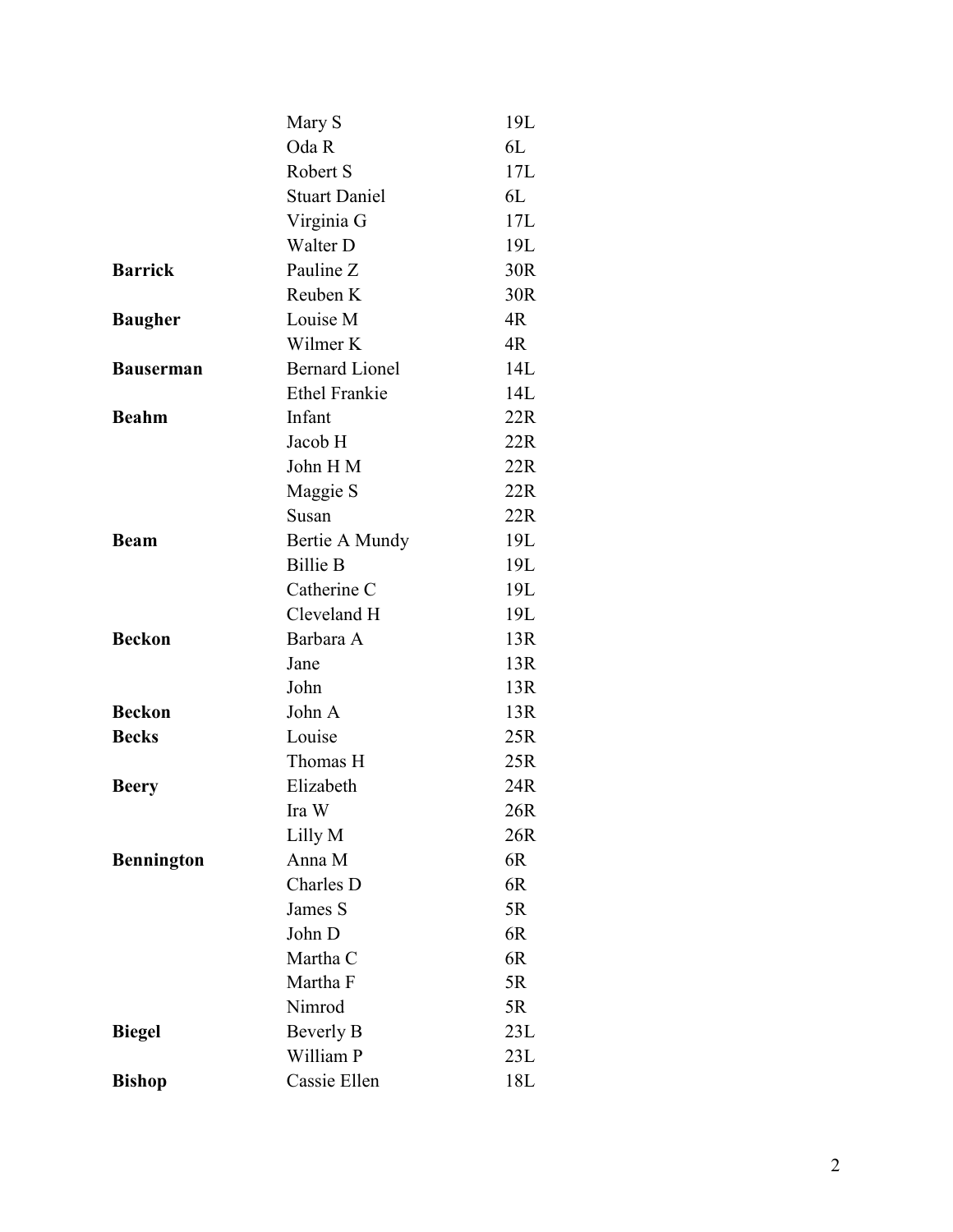| <b>Bonts</b>      | Fannie             | 18R |
|-------------------|--------------------|-----|
|                   | Florence           | 10R |
|                   | Frances J          | 18R |
|                   | H <sub>F</sub>     | 10R |
|                   | John               | 18R |
|                   | Rebecca            | 18R |
| <b>Bontz</b>      | <b>Brooke W</b>    | 6L  |
|                   | Elizabeth          | 14R |
|                   | Elizabeth A        | 14R |
|                   | Elizabeth M        | 13L |
|                   | George W           | 5R  |
|                   | Harvey             | 14R |
|                   | Hazel Elizabeth    | 7R  |
|                   | Jacob              | 14R |
|                   | Lula Lee           | 14R |
|                   | Mary A             | 6L  |
|                   | Noah Leon          | 7R  |
|                   | Pearl V            | 6L  |
|                   | Susan E            | 5R  |
|                   | William F          | 13L |
| <b>Bowman</b>     | Alice E            | 28R |
|                   | Carl S             | 13L |
|                   | Edna H             | 12L |
| <b>Bowman</b>     | Elizabeth M        | 7R  |
|                   | Hazel S            | 12L |
|                   | J Jay              | 7L  |
|                   | Jacob W            | 7R  |
|                   | Jesse J            | 12L |
|                   | Loy L              | 31R |
|                   | Maggie J           | 2R  |
|                   | Marie M            | 7L  |
|                   | Mary G             | 31R |
|                   | Otis H             | 12L |
|                   | Sallie F           | 14R |
|                   | Susan              | 7R  |
|                   | Thomas I           | 2R  |
|                   | Vera G             | 13L |
| <b>Boyers</b>     | Harry G            | 28R |
|                   | Mildred L          | 28R |
| <b>Breisacher</b> | C Milton           | 28R |
|                   | Viola <sub>R</sub> | 28R |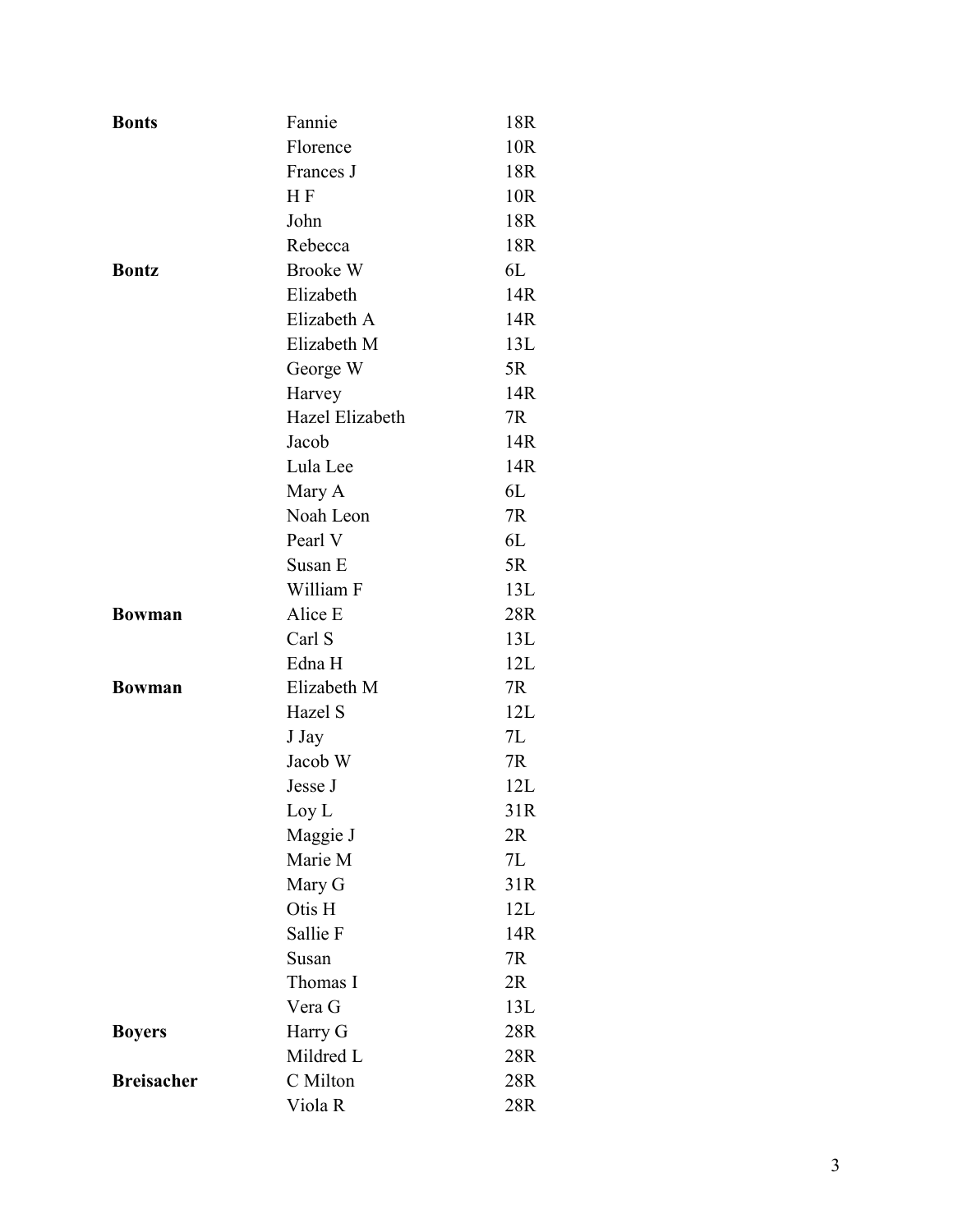| <b>Britt</b>              | Joseph M             | 12R            |
|---------------------------|----------------------|----------------|
| <b>Brown</b>              | Andy J               | 1 <sub>L</sub> |
|                           | Mary J               | 1 <sub>L</sub> |
|                           | Ruth S               | 1 <sub>L</sub> |
|                           | William D            | 1L             |
| <b>Bryan</b>              | John W               | 27R            |
| <b>Burgess</b>            | Albert N             | 9R             |
|                           | Refa I               | 9R             |
| Calhoun                   | Ethel P              | 13L            |
|                           | Robert L             | 13L            |
| Catalano                  | John William         | 1R             |
| <b>Childress</b>          | Joseph W             | 22L            |
|                           | Marie D              | 22L            |
| <b>Civil War Soldiers</b> |                      | 24R            |
| <b>Claytor</b>            | Dallas N             | 31R            |
|                           | Peggy H              | 31R            |
| <b>Cline</b>              | Charles D            | 14L            |
|                           | Edna C               | 9L             |
|                           | Elizabeth            | 18R            |
|                           | Elizabeth E          | 18R            |
|                           | Ethel                | 8L             |
|                           | Frederick C          | 9R             |
|                           | Herman               | 8L             |
|                           | Hettie Bernice       | 18R            |
|                           | J Hubert             | 9L             |
|                           | Jamie Tyler          | 29R            |
|                           | Lydia                | 9R             |
|                           | Mary Jane            | 14L            |
|                           | Melvin Q             | 10L            |
|                           | Michael              | 12R            |
|                           | Myrtie O             | 14L            |
|                           | Nannie C             | 10L            |
|                           | Novella H            | 8R             |
|                           | Ollie F              | 9L             |
|                           | Otie Bell            | 9R             |
| <b>Cline</b>              | Ruth V               | 8R             |
|                           | S N                  | 8R             |
|                           | Samuel               | 12R            |
|                           | Samuel M             | 18R            |
|                           | <b>Sarah Frances</b> | 8R             |
|                           | Sarah J              | 12R            |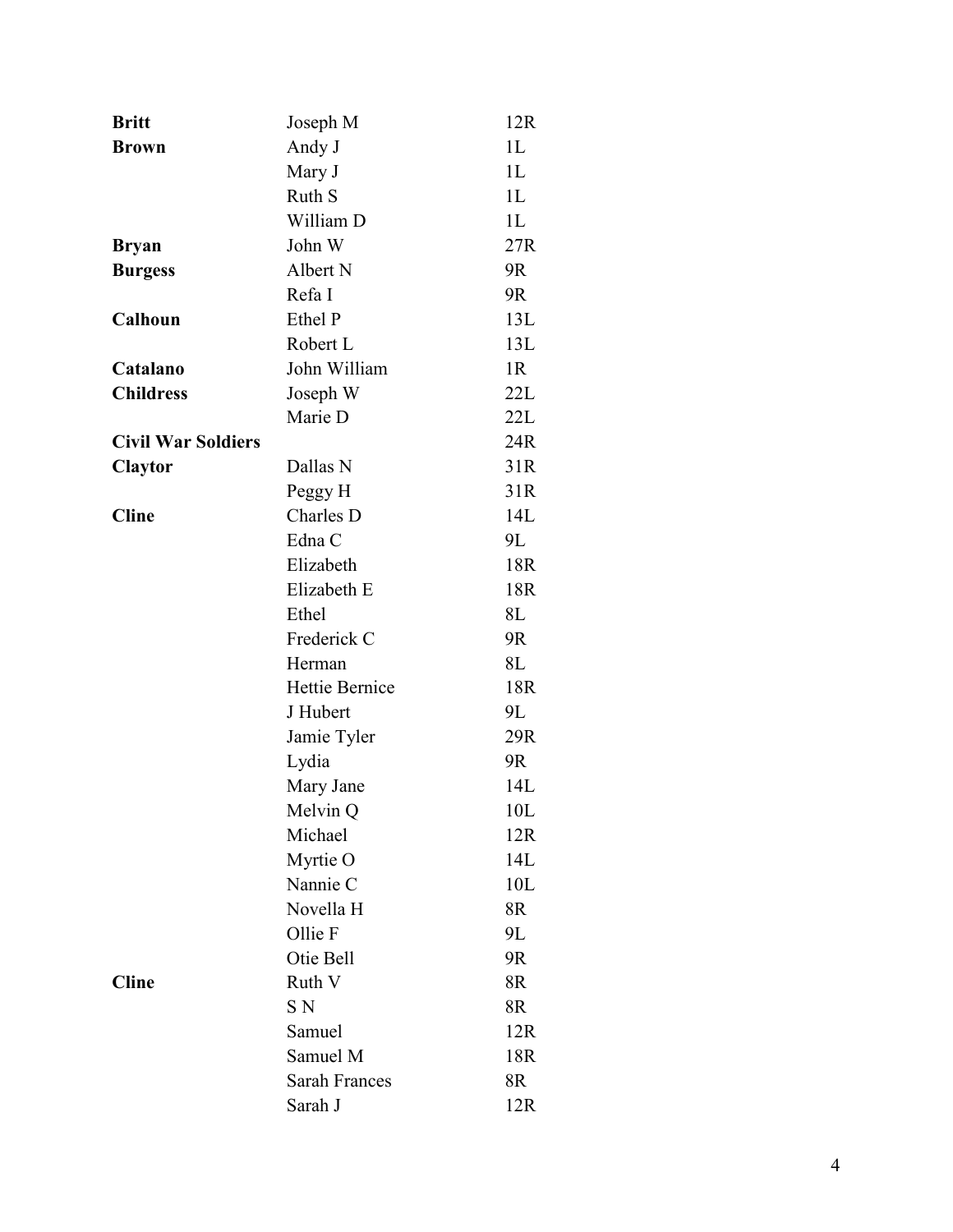|                | Saylor B             | 9R  |
|----------------|----------------------|-----|
|                | Susan                | 12R |
|                | Susan E              | 18R |
|                | Susan J              | 9R  |
|                | Thomas S             | 9L  |
|                | Wendell              | 14L |
|                | Whitfield            | 8L  |
| Coffman        | Betty Jo             | 7R  |
|                | Carl Flory           | 7R  |
|                | David F              | 11L |
|                | Eric                 | 17R |
|                | Ethel Virginia       | 11L |
|                | Grover F             | 16L |
|                | H Clinton            | 16L |
| Coffman        | <b>JM</b>            | 7R  |
|                | Louis Jean           | 7R  |
|                | Lula Brewer Hollar   | 7R  |
|                | Mary F               | 11L |
|                | Mary K               | 7R  |
|                | Mary Virginia        | 16L |
|                | <b>S</b> Grace       | 16L |
|                | Viola <sub>E</sub>   | 16L |
| Coleman        | Cora L               | 7L  |
| <b>Cottonn</b> | Charles C            | 11L |
|                | Dora C               | 11L |
| Cox            | Mae Early            | 7R  |
|                | Mary Bontz           | 6L  |
|                | Mary Cline           | 9R  |
|                | William W            | 9R  |
| Craun          | Elizabeth Showalter  | 25R |
|                | Laura Catherine Lam  | 2R  |
|                | Robert Samuel        | 2R  |
|                | <b>Warren Samuel</b> | 2R  |
| Critzer        | Dovie D              | 2L  |
| <b>Crotts</b>  | Lonnie Michael       | 8L  |
|                | Rosebud Knicely      | 8L  |
| <b>Crow</b>    | Ernest W             | 26R |
|                | Sadie W              | 26R |
| Crowe          | Anne B               | 6L  |
|                | <b>Brown Wilber</b>  | 6L  |
|                | Ernest B             | 6L  |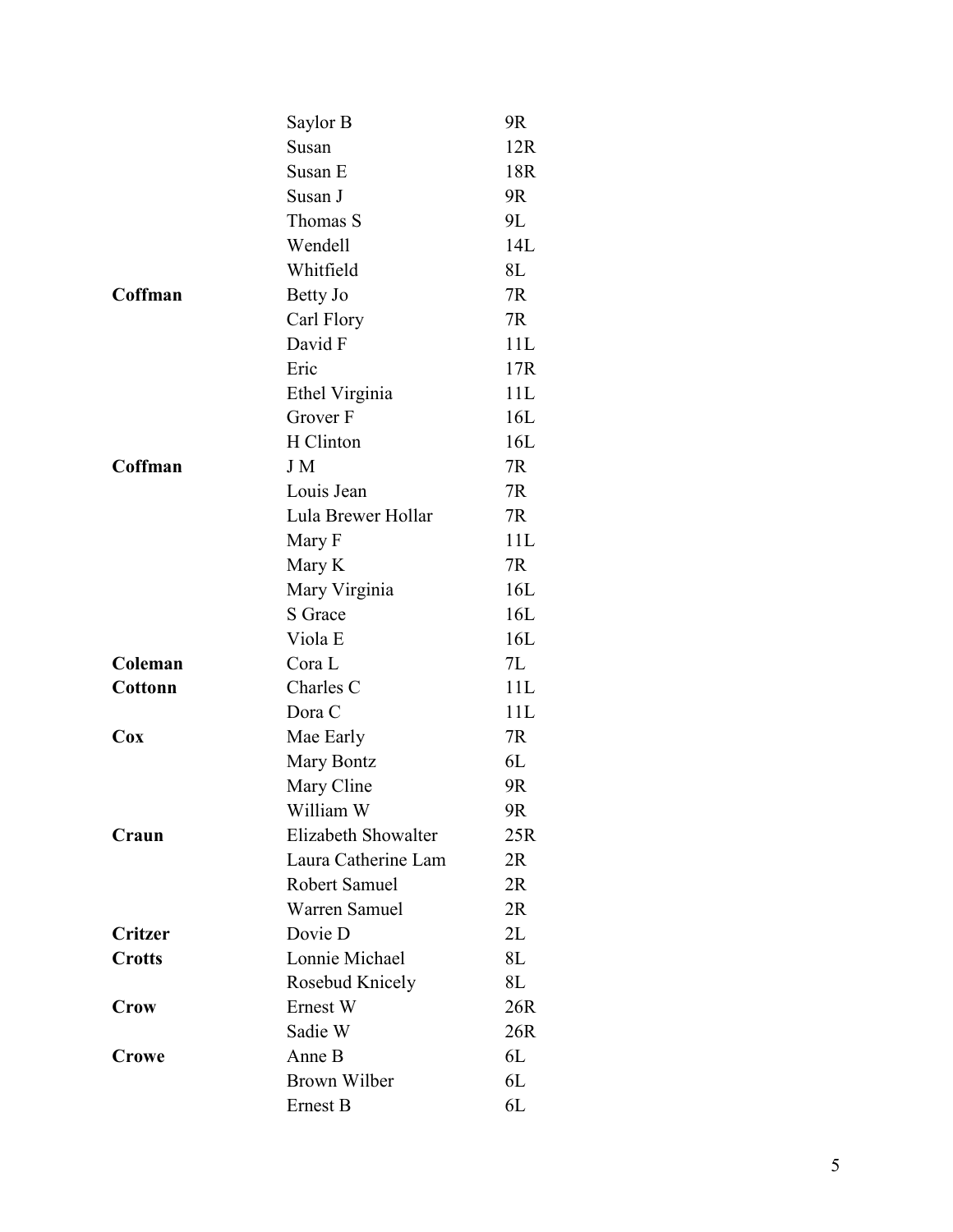|                | Laura F          | 13L            |
|----------------|------------------|----------------|
|                | Olin F           | 13L            |
|                | Robert           | 13L            |
| Cunningham     | Paul O           | 13L            |
| Cupp           | Mary E           | 15R            |
| <b>Davis</b>   | G Will           | 5L             |
|                | Sarah A          | 5L             |
| <b>Dennett</b> | Louise Diehl     | 5R             |
| <b>Derrer</b>  | John R           | 6R             |
| <b>Diehl</b>   | Abraham I        | 22R            |
|                | Abraham, Jr      | 22R            |
|                | Anna S           | 5R             |
|                | Bertie L         | 7L             |
|                | <b>Bettie K</b>  | 7R             |
|                | Beulah Lee Ray   | 31R            |
|                | Boyd C           | 12L            |
|                | Charles E        | 4R             |
|                | Charlyn F        | 30R            |
|                | Christena        | 22R            |
|                | Clark D          | 4L             |
|                | Elijah           | 8R             |
|                | Enoch            | 22R            |
|                | Fannie B         | 6L             |
|                | Genevieve Elaine | 1 <sub>L</sub> |
|                | Harry W          | 30R            |
|                | Herman H         | 5R             |
|                | Homer            | 22R            |
|                | Infant           | 4L             |
|                | Ivan E           | 3R             |
|                | J Harvey         | 5R             |
|                | Jacob P          | 4R             |
|                | James            | 22R            |
| <b>Diehl</b>   | Jeremiah S       | 7R             |
|                | Josiah H         | 7R             |
|                | Kate S D Bowman  | 4R             |
|                | Kenny M          | 4R             |
|                | Laura Kyger      | 5R             |
|                | Lillian G        | 3R             |
|                | Lillie A B       | 7R             |
|                | Lily J           | 4R             |
|                | Loyd Franklin    | 31R            |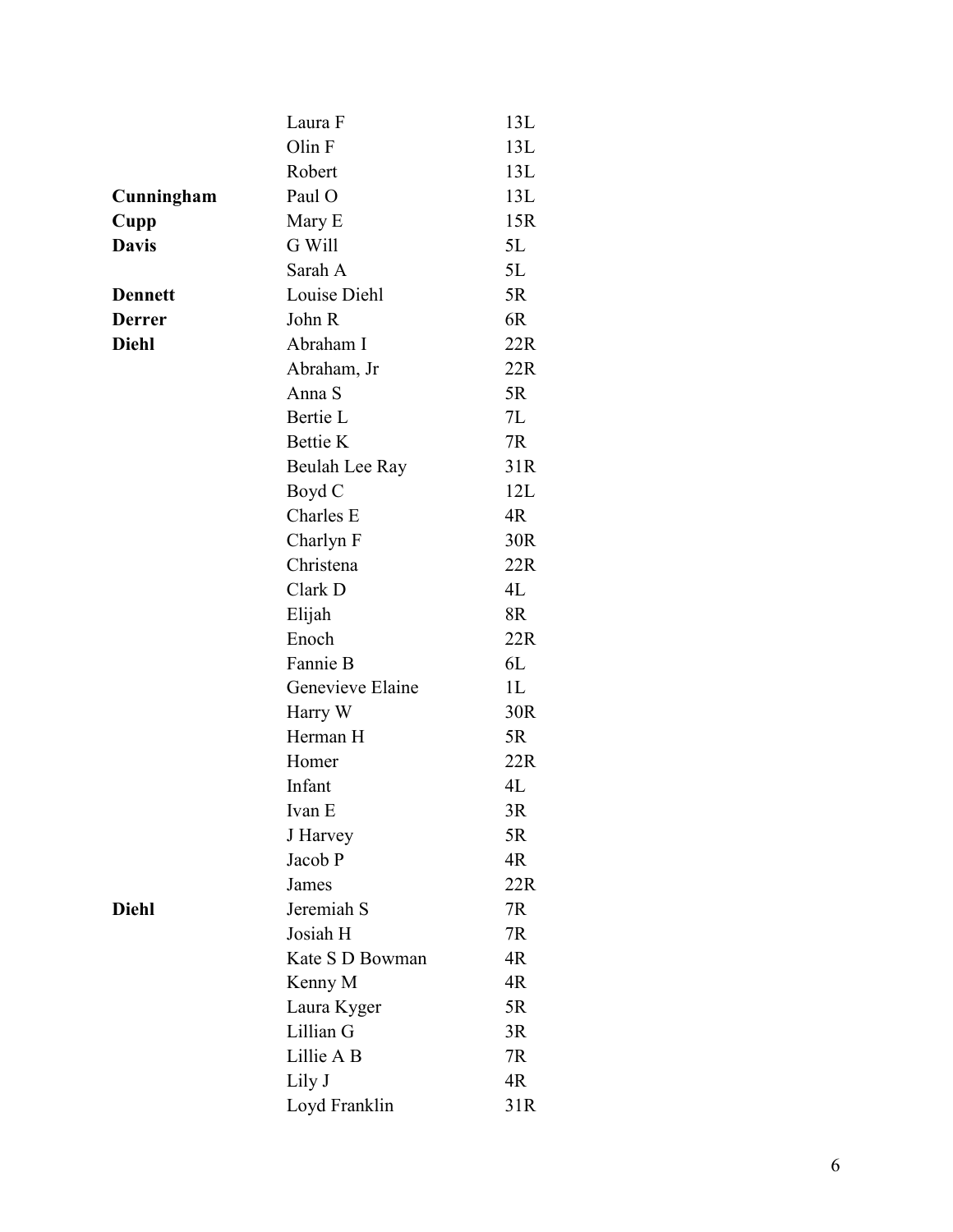|                | Lydia S               | 23R |
|----------------|-----------------------|-----|
|                | Madeline V            | 4L  |
|                | Malinda Kay           | 19L |
|                | Martha A              | 4R  |
|                | Martha V              | 4R  |
|                | Mary                  | 22R |
|                | Mary C                | 7R  |
|                | Mary E                | 8R  |
|                | Mary Kessler "Mitzie" | 17L |
|                | Mathias               | 22R |
|                | Maude C, Mrs          | 12L |
|                | Nora A                | 4L  |
|                | Oscar M               | 23L |
|                | Otho D                | 7L  |
|                | Pauline B             | 17L |
|                | Pearl P               | 6L  |
|                | Rachel E              | 30R |
|                | Sarah                 | 22R |
| Diehl          | Sheldon Harvey        | 5R  |
|                | Tessie M              | 23L |
|                | Theresa Lynn          | 19L |
|                | Tracy W               | 6L  |
|                | Vernon M              | 17L |
|                | Wendell V             | 17L |
|                | William J             | 6L  |
|                | Wilmer J              | 17L |
| Donovan        | George                | 28R |
| Dorman         | Eliza Crowe           | 28R |
| <b>Dougans</b> | Fannie                | 27R |
| Downey         | John G                | 8L  |
|                | Lillie May            | 8L  |
| Dunivan        | J M                   | 24R |
| <b>Early</b>   | Henrietta             | 13R |
|                | Henry C, Elder        | 7R  |
|                | Mary Agnes            | 7R  |
| Eaton          | Liley A               | 13R |
| <b>Elyard</b>  | Samuel E              | 13L |
| Fairburn       | Mary                  | 16R |
|                | Robert                | 16R |
| Fifer          | <b>Bessie Hope</b>    | 10R |
|                | Charles F             | 10R |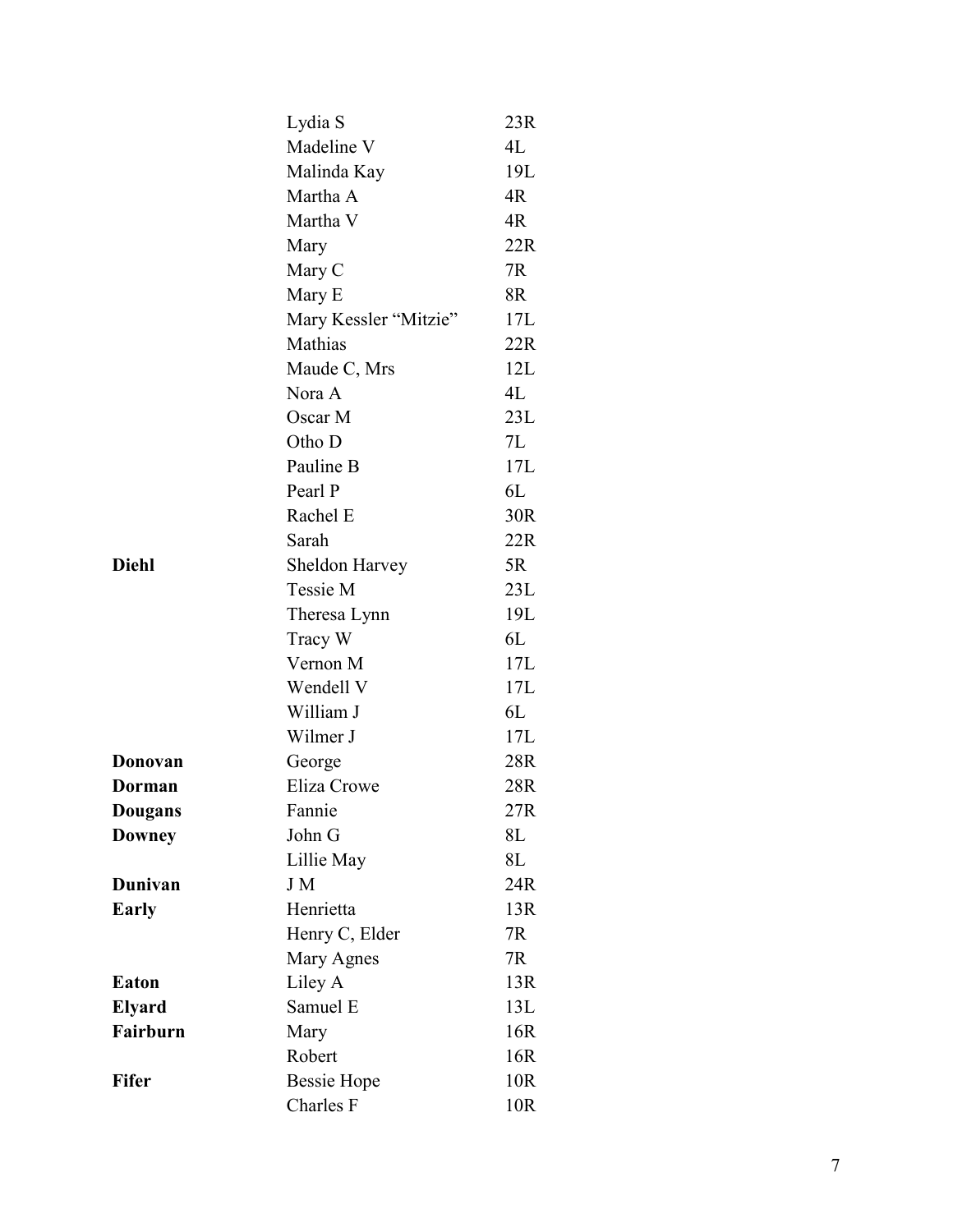|               | Francis Allen          | 10R |
|---------------|------------------------|-----|
|               | Harry Wilson           | 10R |
|               | Mary Showalter         | 10R |
| <b>Finks</b>  | Margaret S             | 16L |
|               | Virgil H               | 16L |
| <b>Fisher</b> | Charles F              | 16R |
|               | M A, Miss              | 26R |
|               | Rebecca J              | 27R |
| <b>Flory</b>  | Abraham                | 11R |
| <b>Flory</b>  | Adam A                 | 17R |
|               | Barbara F              | 11R |
|               | Daniel P               | 17R |
|               | Mary                   | 17R |
|               | Noah                   | 17R |
|               | Noah Franklin          | 17R |
|               | Sophia E               | 17R |
| Ford          | Clarence B             | 6L  |
|               | Effie Lee              | 6L  |
|               | <b>Mildred Frances</b> | 6L  |
| Frazier       | Claude E               | 23L |
|               | Hannah D Myers         | 23L |
| <b>Frye</b>   | <b>Albert Clayton</b>  | 21L |
|               | Helen T                | 21L |
| Garber        | Carrie V               | 5L  |
|               | Cora R                 | 6R  |
|               | Daniel                 | 5L  |
|               | Douglas H              | 4R  |
|               | Edgar S                | 4R  |
|               | Maggie P               | 6R  |
|               | Samuel B               | 6R  |
|               | Storma S               | 4R  |
| Gardner       | Eliza A Armentrout     | 8L  |
|               | Elmer M                | 6L  |
|               | Grace K                | 6L  |
|               | Gracie                 | 23R |
|               | John F                 | 9L  |
|               | Liza Ann               | 16R |
|               | Lucy A                 | 23R |
|               | Smith T                | 23R |
|               | Viola May              | 9L  |
|               | William H              | 8L  |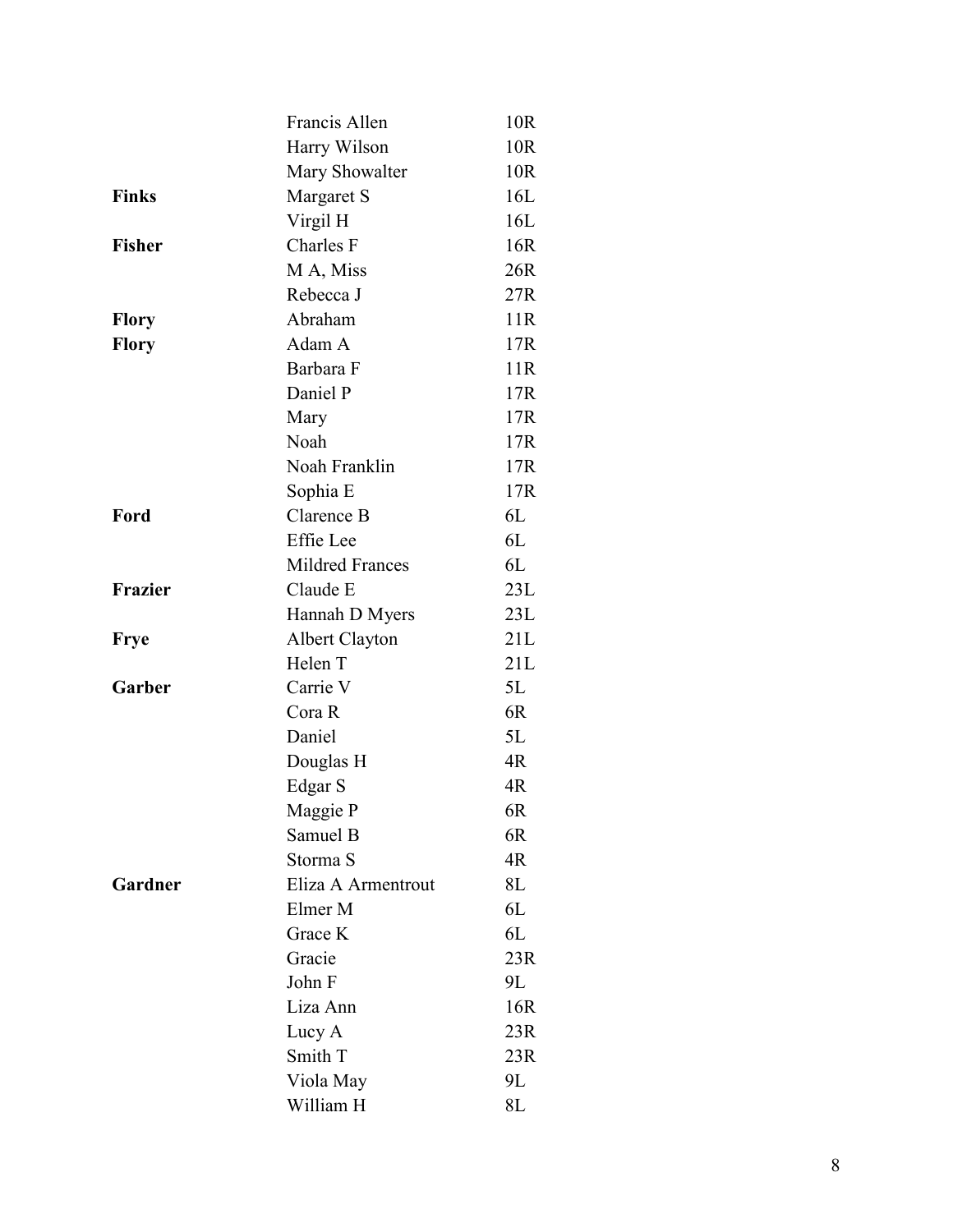| Garland      | Bettie L               | 18L |
|--------------|------------------------|-----|
|              | Columbia Isabelle      | 21R |
|              | Helen V                | 18L |
|              | Ida Bell               | 21R |
|              | James H                | 21R |
|              | John A                 | 17L |
|              | Nettie A               | 21R |
|              | Norvel C               | 18L |
|              | Samuel H               | 23R |
|              | William G              | 18L |
| <b>Glick</b> | Donald Lawrence        | 4R  |
|              | Jean Racer             | 4R  |
| Good         | Alda Lee Diehl         | 3L  |
|              | Annabell L             | 17L |
|              | Annie B                | 23R |
|              | Annie L                | 12R |
|              | Benjamin F             | 18R |
|              | <b>Bessie B</b>        | 4L  |
|              | <b>Bettie E</b>        | 12R |
|              | Charles C              | 17L |
|              | Clifford R             | 7L  |
|              | Daniel M               | 13R |
|              | <b>Edsel Myers</b>     | 7L  |
|              | Elizabeth S            | 13R |
|              | Ella E                 | 23R |
|              | Ernest M               | 7L  |
|              | Ernest W               | 5R  |
| Good         | <b>Estella Frances</b> | 5R  |
|              | Ethel C                | 7L  |
|              | <b>FJH</b>             | 23R |
|              | Fleta E                | 7R  |
|              | Frances                | 23R |
|              | Glen D                 | 6R  |
|              | Grabill Vermont        | 13R |
|              | Grace E                | 7L  |
|              | Hattie                 | 13R |
|              | Helen M                | 31R |
|              | Hershel B              | 6R  |
|              | Isaac H                | 23R |
|              | Isaac N                | 7L  |
|              | Jennie S               | 6R  |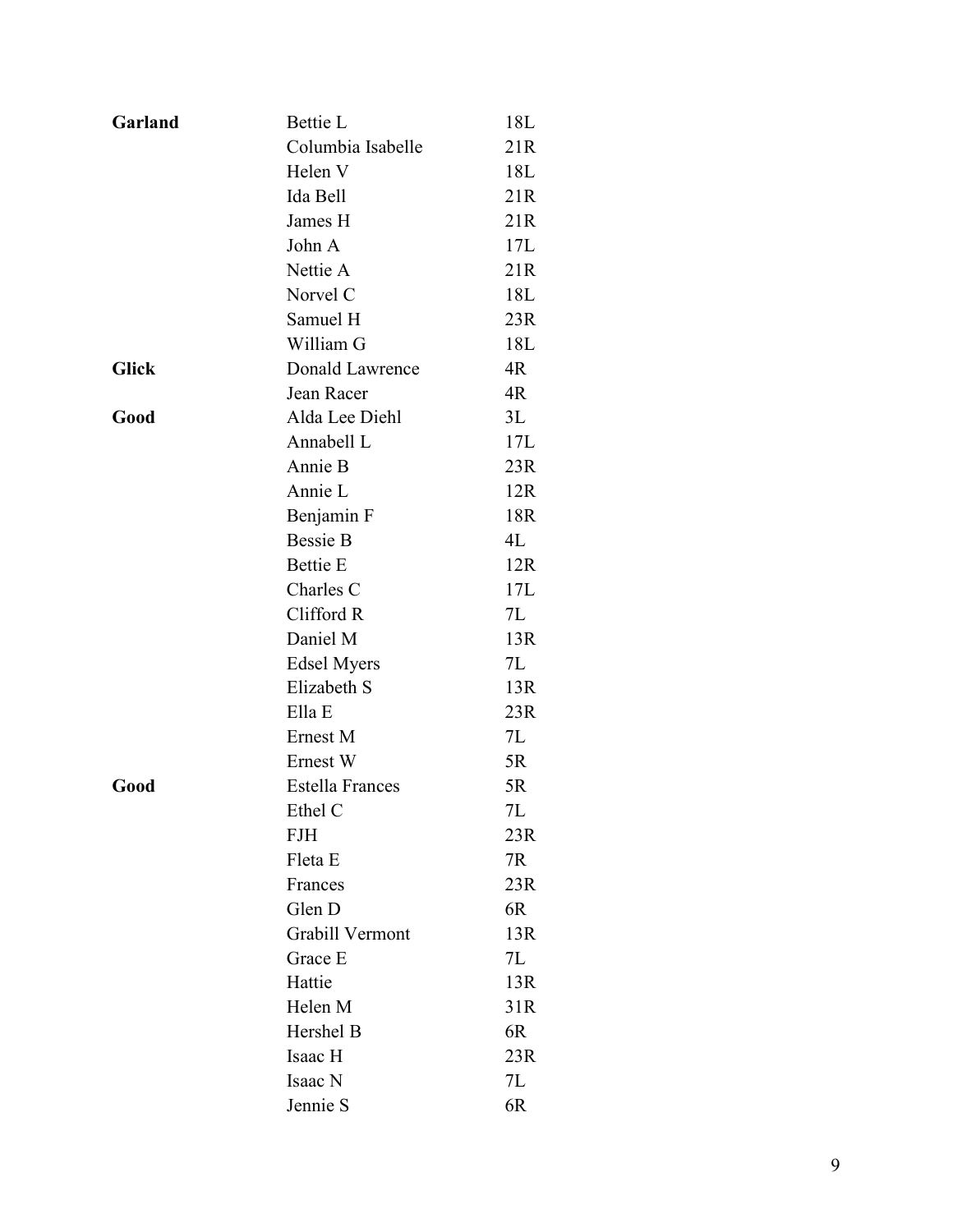| Good        | John M             | 7L  |
|-------------|--------------------|-----|
|             | John S             | 6R  |
|             | John T             | 4L  |
|             | Katherine          | 12R |
|             | Lawrence D, Sr     | 3L  |
|             | Lucy               | 13R |
|             | Lula E             | 5R  |
|             | Margaret G         | 7L  |
|             | Mary Ann           | 7L  |
|             | Minnie P           | 29R |
|             | Myrtle E           | 18R |
|             | Naomi Isabel       | 7R  |
|             | Nora Jean Fauls    | 3L  |
|             | Ola Eva            | 5R  |
|             | Peter S            | 12R |
|             | Ray Compton        | 31R |
|             | Samuel             | 12R |
|             | Thomas             | 13R |
|             | Vada Seehorn       | 7L  |
|             | Virginia B         | 7L  |
|             | Waldo C            | 29R |
|             | William C          | 7L  |
|             | Willie             | 12R |
| Gordon      | Barbara P          | 12R |
|             | Howard S           | 12R |
|             | Luther C           | 16L |
|             | Rosa M             | 16L |
| Greyer      | Eliza A C          | 7R  |
|             | Elizabeth          | 14R |
|             | Elizabeth B        | 14R |
|             | Joseph H           | 7R  |
|             | Sarah F            | 14R |
| Grimm       | Annie L            | 3L  |
|             | George W           | 3L  |
|             | Sarah M            | 3L  |
| Harshbarger | <b>Bettie Long</b> | 10R |
|             | Catherine          | 9R  |
|             | Charles P, Dr      | 10R |
|             | Elizabeth          | 13R |
|             | Elizabeth          | 24R |
|             | Ellen P            | 9R  |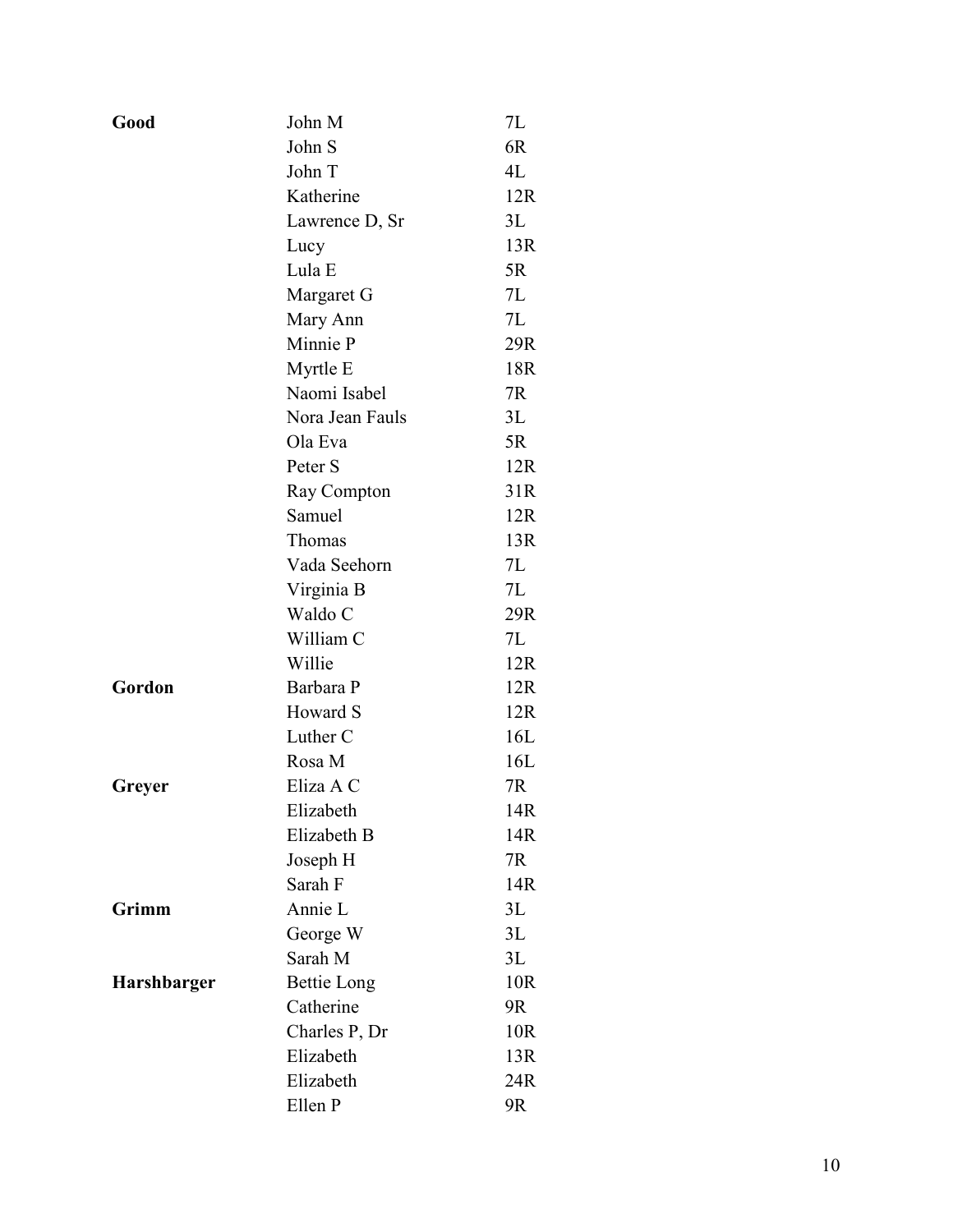|                    | Gertrude Ackerman   | 11R |
|--------------------|---------------------|-----|
|                    | H <sub>E</sub>      | 9R  |
|                    | Hattie L            | 10R |
|                    | Infant              | 10R |
| <b>Harshbarger</b> | Isaac Long, MD      | 11R |
|                    | <b>Isaac Newton</b> | 12R |
|                    | J J., Rev           | 13R |
|                    | Jacob               | 9R  |
|                    | Jacob Charles, MD   | 10R |
|                    | Jacob H             | 10R |
|                    | Joseph L            | 10R |
|                    | Lillie Florence     | 12R |
|                    | Patience Cline      | 10R |
|                    | Samuel H            | 12R |
| Hartman            | Alice C L           | 17R |
|                    | Catherine           | 10R |
|                    | Christian           | 18R |
|                    | Elizabeth           | 10R |
|                    | Elizabeth           | 18R |
|                    | Elizabeth A         | 26R |
|                    | Estella L           | 25R |
|                    | George F            | 10R |
|                    | Isaac               | 18R |
|                    | John                | 18R |
|                    | Martha              | 18R |
|                    | Marvin P            | 9L  |
|                    | Mary A              | 18R |
|                    | Nelia M             | 6R  |
|                    | Ottie Cline         | 9L  |
|                    | Peter               | 18R |
|                    | Russell I           | 9L  |
|                    | Samuel              | 18R |
|                    | Solomon             | 6R  |
|                    | Virginia M          | 9L  |
| Haugh              | Hannah              | 16R |
|                    | Nancy Diehl         | 22R |
|                    | Peter W             | 16R |
| <b>Hazel</b>       | Claudette L         | 23L |
| <b>Henning</b>     | Luella Wetsel       | 21L |
| <b>Hilbert</b>     | Alma G              | 9L  |
|                    | Raymond M           | 9L  |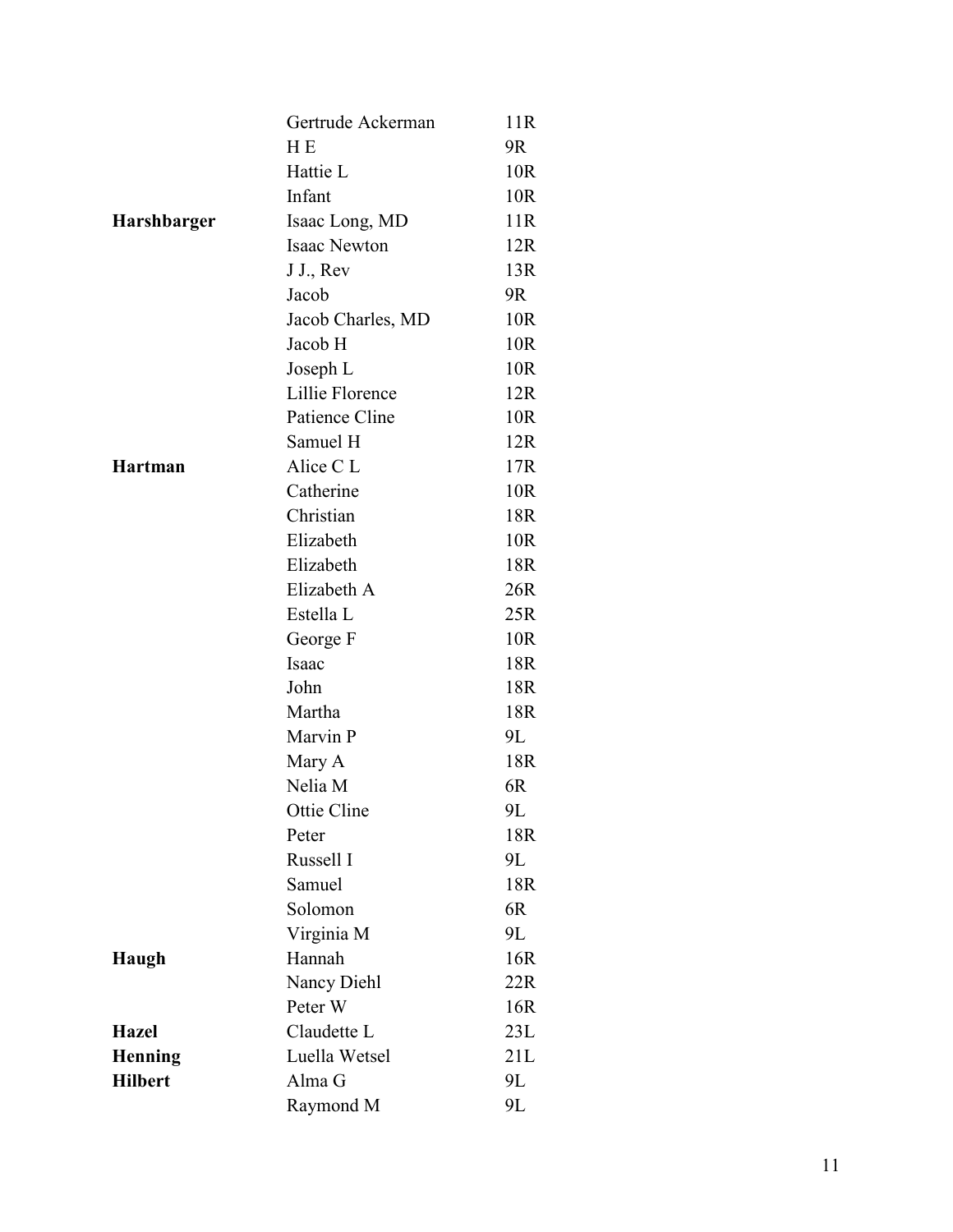| <b>Hinkel</b>    | Annie E                | 3R             |
|------------------|------------------------|----------------|
|                  | John H                 | 3R             |
| <b>Hinkle</b>    | Amanda Catherine       | 5R             |
|                  | Casper H               | 11R            |
|                  | Charles M              | 5R             |
|                  | Donald W "Buddy"       | 22L            |
|                  | Edyth A                | 11R            |
|                  | Eli S                  | 11R            |
|                  | Elizabeth M            | 5R             |
|                  | James W                | 10L            |
|                  | Luther S               | 11R            |
|                  | Mary E                 | 10L            |
|                  | Mary E                 | 18R            |
|                  | Shelvy K               | 22L            |
|                  | Susan E                | 11R            |
|                  | William H              | 18R            |
| Holliday         | Carolyn Sue            | 22L            |
| Hooke            | Anna C                 | 11L            |
|                  | Grover S               | 11L            |
| <b>Hottinger</b> | Leonard G              | 16L            |
|                  | Phyllis Null           | 16L            |
| <b>Hudlow</b>    | Anna E                 | 19R            |
| <b>Hudlow</b>    | Charles                | 19R            |
| <b>Jackson</b>   | Lina                   | 11R            |
| <b>James</b>     | Christine L            | 18L            |
|                  | Eugene T               | 18L            |
|                  | Frank A, Sr            | 18L            |
|                  | Margie F               | 18L            |
| <b>Jarrels</b>   | Benjamin               | 2R             |
|                  | Bessie W               | 1 <sub>L</sub> |
|                  | <b>Betty Jane Long</b> | 5L             |
|                  | Charles W              | 4R             |
|                  | Ella                   | 1L             |
|                  | Harold Wampler         | 21L            |
|                  | Honoria M              | 3R             |
|                  | J Clarence             | 1 <sub>L</sub> |
|                  | Janey M                | 5L             |
|                  | Kemper R               | 5L             |
|                  | Leo D                  | 3R             |
|                  | Lera Bowman            | 21L            |
|                  | Lucie J                | 2R             |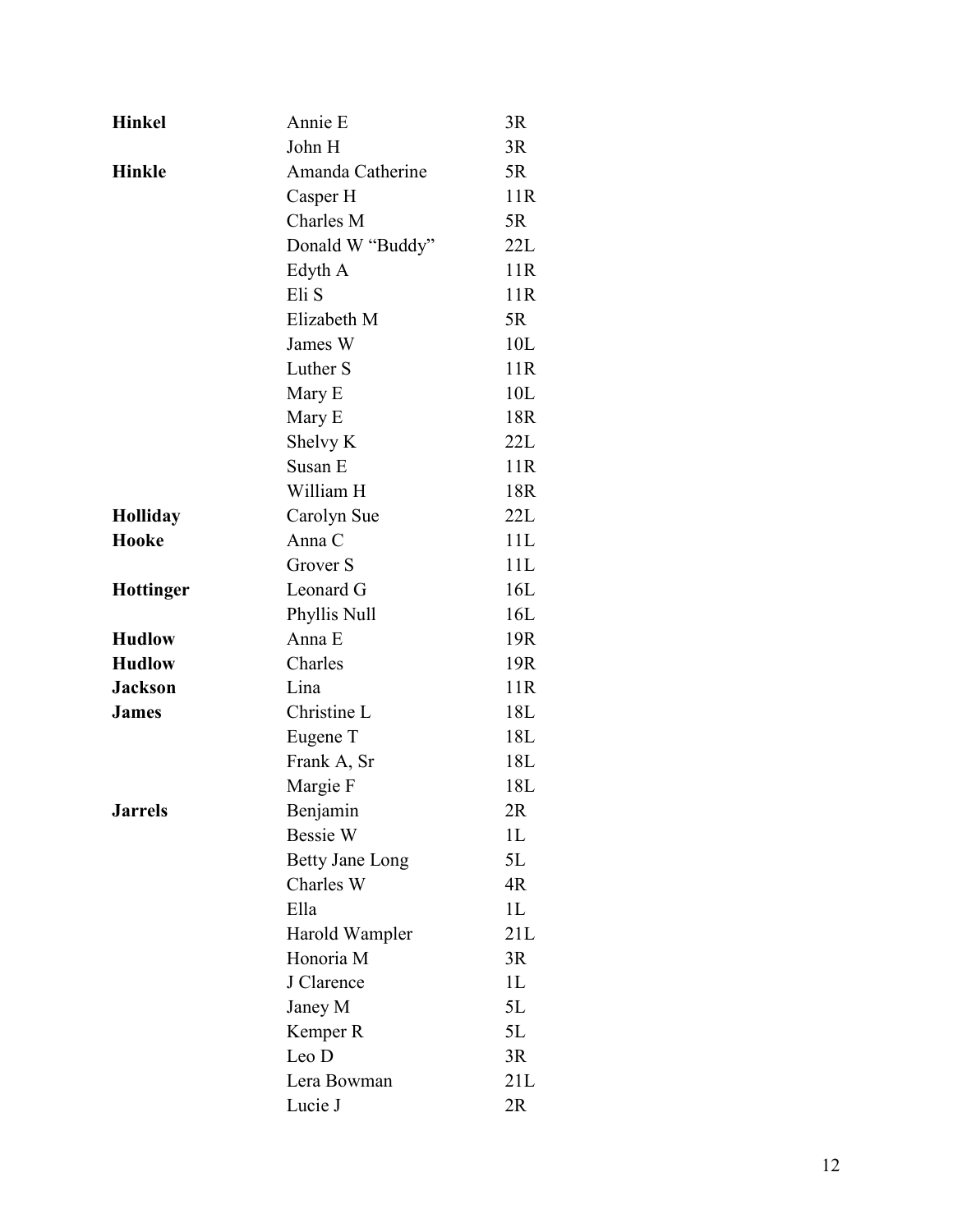|                | Mary F               | 2R  |
|----------------|----------------------|-----|
|                | Ruby W               | 5L  |
|                | Ruth B               | 4R  |
|                | William A            | 2R  |
|                | Wm Benjamin "Bennie" | 5L  |
|                | William R            | 2R  |
| <b>Johnson</b> | Albert W             | 13R |
|                | Annie R              | 6R  |
|                | Arlo Taft            | 6R  |
|                | Arthur G             | 3L  |
|                | Bonnie M             | 19L |
|                | Charles S            | 12R |
|                | Edgar Zirkle         | 26R |
|                | Emma                 | 13R |
|                | Fannie E             | 13R |
|                | Fred C               | 13R |
|                | Glenn Paul           | 6R  |
|                | Isaac R              | 19L |
|                | J Richard            | 19L |
|                | James Z              | 6R  |
|                | Laura Lee            | 26R |
|                | Margaret M           | 28R |
|                | Marketa F            | 3L  |
|                | Mollie N             | 12R |
|                | Richard J            |     |
|                | Samuel E             | 13R |
|                | Stella B             | 19L |
|                | Walter               | 13R |
| Jourdan        | <b>Barbara</b>       | 25R |
|                | Edward               | 25R |
|                | Ruth A               | 25R |
| <b>Keister</b> | Chloe Miller         | 6R  |
|                | John L               | 6R  |
|                | Mary M               | 12L |
|                | Virginia E           | 12L |
| <b>Kennedy</b> | Eddie Wilson         | 15L |
|                | Edward H             | 15L |
|                | Lottie Mae           | 15L |
|                | Maude H              | 13L |
|                | Nina K               | 15L |
| <b>Kennedy</b> | William D            | 13L |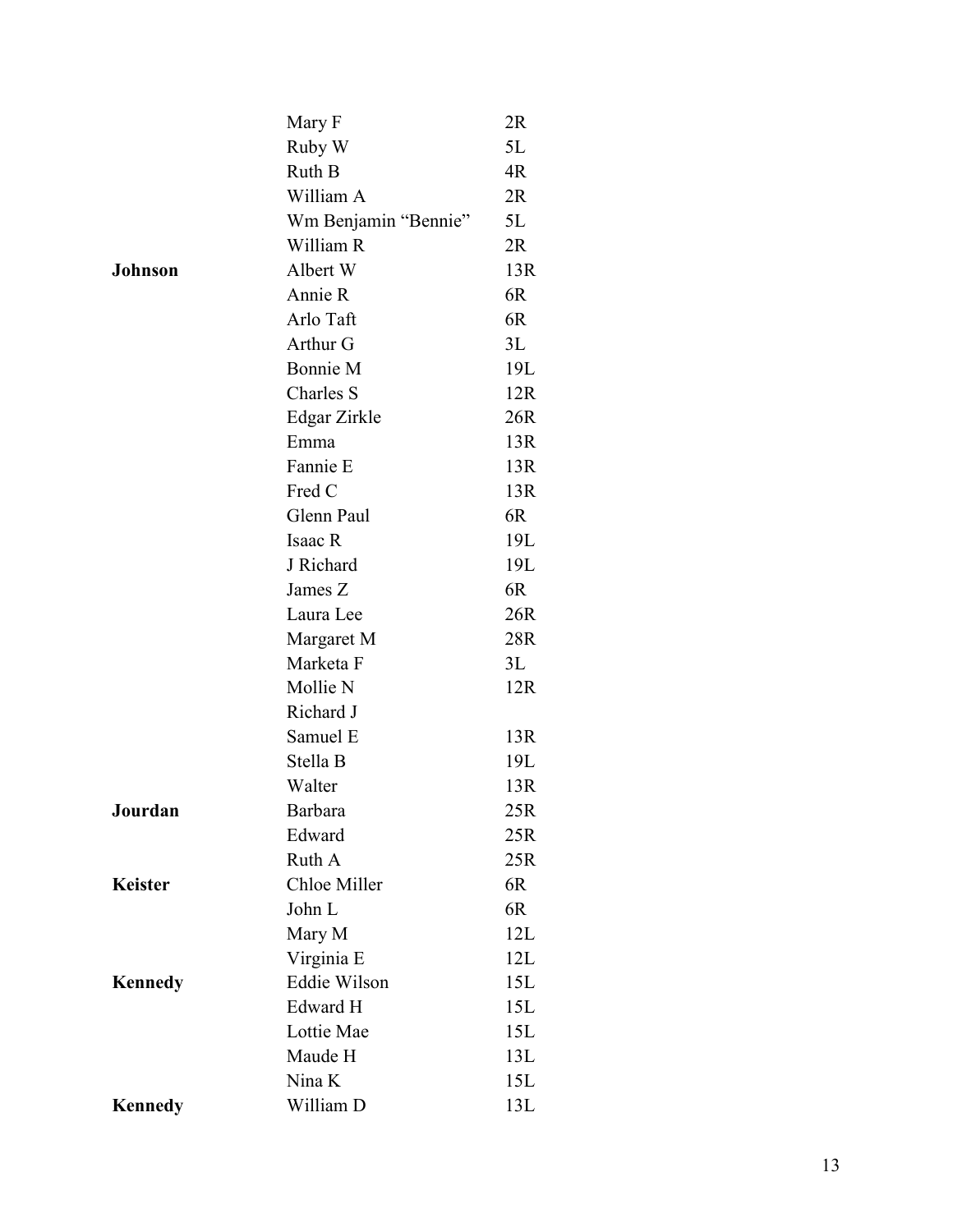| <b>Keyton</b>  | Mary M                  | 15R |
|----------------|-------------------------|-----|
| <b>Kirby</b>   | Eleanore L              | 28R |
| <b>Kite</b>    | <b>Frances Rodeffer</b> | 22L |
| <b>Kline</b>   | Anna                    | 17R |
| <b>Knicely</b> | Ann P                   | 11L |
|                | Bernard C               | 8L  |
|                | Carolyn Joyce           | 11L |
|                | Infant                  | 8L  |
|                | Maynard M               | 11L |
|                | Maynard M, Jr           | 11L |
|                | Vada W                  | 8R  |
|                | Violet P                | 8L  |
|                | William Larry, Jr       | 8L  |
| Koontz         | Amanda C                | 9R  |
|                | Charlotte G             | 9R  |
|                | Lester J                | 9R  |
|                | T Kennie                | 9R  |
|                | Willa J                 | 7R  |
| <b>Kyger</b>   | Alexander               | 17R |
|                | <b>Bessie</b>           | 16R |
|                | George A                | 17R |
|                | Jennetta                | 17R |
|                | John S                  | 17R |
|                | Marie Derrer            | 6R  |
|                | S Eliza                 | 5R  |
|                | Wm Franklin             | 5R  |
| Lam            | Nancy C                 | 16R |
|                | Nancy Jane Diehl        | 3L  |
|                | R T                     | 16R |
|                | William Grady           | 3L  |
| Lamb           | Worthington D           | 16R |
| Layman         | David J                 | 13L |
|                | Laura C                 | 13L |
|                | Zenith L                | 13L |
| Leake          | Charles E               | 4L  |
|                | Lois B                  | 4L  |
| Life           | Lloyd E                 | 1R  |
| <b>Liskey</b>  | Alvin W                 | 1L  |
|                | Carrie W                | 11L |
|                | Christine C             | 11L |
|                | Claude E                | 11L |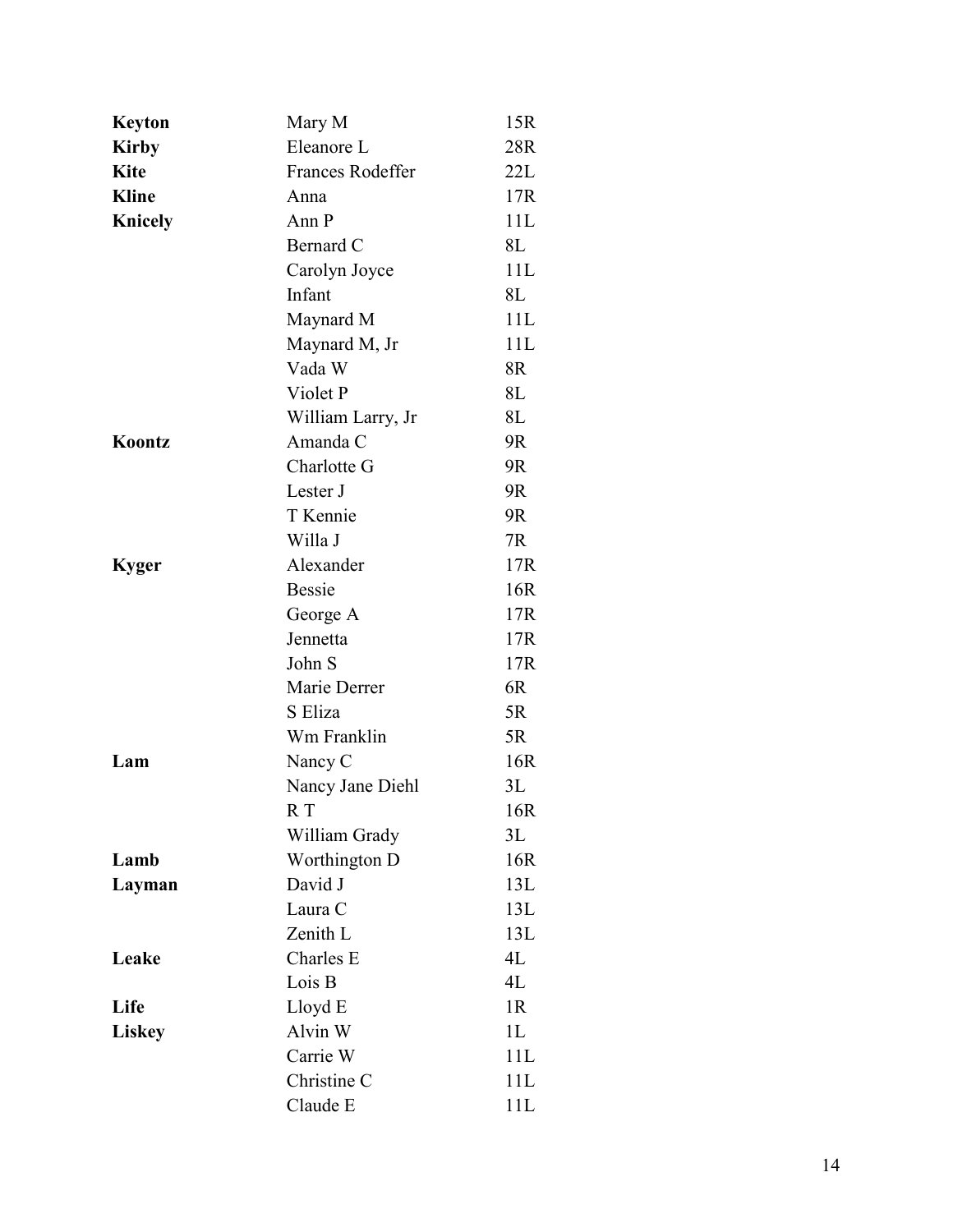|      | Cletis R        | 1L             |
|------|-----------------|----------------|
|      | John Wilson     | 13R            |
|      | Laura Ethel     | 13R            |
|      | Margaret        | 15L            |
|      | Nettie S        | 8R             |
|      | Perry J         | 1 <sub>L</sub> |
|      | Robert T        | 15L            |
|      | Sadie W         | 1L             |
| Long | Amanda F        | 12R            |
|      | Annie S         | 12L            |
|      | Barbara Ann     | 13R            |
|      | Benjamin F      | 12L            |
|      | <b>Bessie S</b> | 5L             |
|      | Charles E       | 4L             |
|      | Charles Edward  | 5L             |
|      | Conrad          | 10R            |
|      | Daniel          | 16R            |
| Long | Edward S        | 5L             |
|      | Effie V         | 16L            |
|      | Eliza           | 12R            |
|      | Eliza A         | 11R            |
|      | Eliza V         | 12R            |
|      | Elizabeth A     | 16R            |
|      | Ernest C        | 3L             |
|      | Etta V          | 9R             |
|      | Fannie J        | 13R            |
|      | Flossie H       | 20L            |
|      | Frances         | 10R            |
|      | Franklin S      | 12R            |
|      | Hannah M        | 16R            |
|      | I Jackson       | 9R             |
|      | Infant          | 11R            |
|      | Infant          | 12R            |
|      | Isaac Rufus     | 20L            |
|      | Isaac S         | 16L            |
|      | Isaac, Elder    | 12R            |
|      | John S          | 13R            |
|      | Josie A         | 2L             |
|      | Margaret        | 16R            |
|      | Mary M          | 12R            |
|      | Mollie B        | 11R            |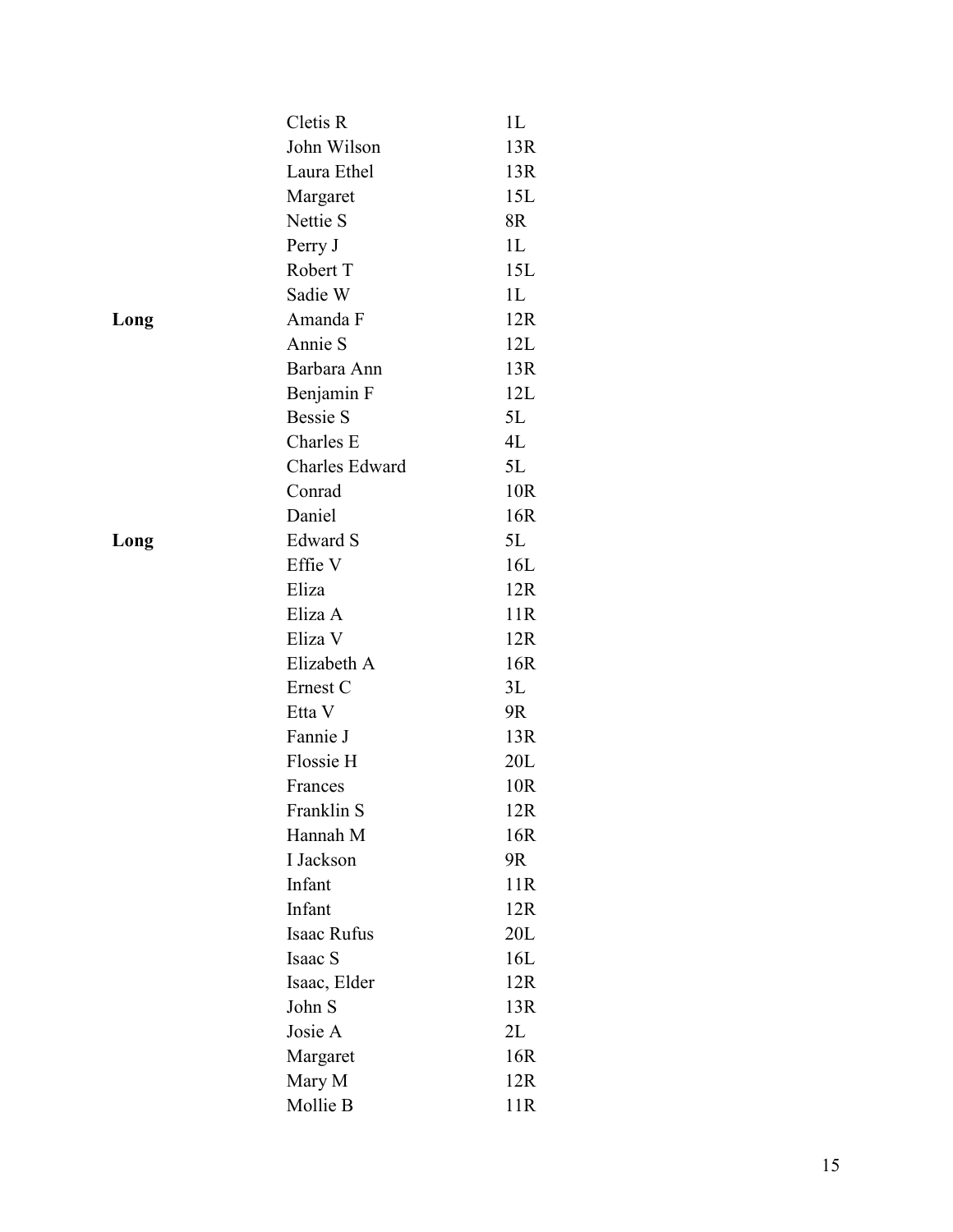|                     | Mollie G               | 4L  |
|---------------------|------------------------|-----|
|                     | Ottie Eleanor          | 10R |
|                     | Robert S               | 20L |
|                     | Sattie Lam             | 3L  |
|                     | Stella S               | 4L  |
|                     | Thomas                 | 12R |
|                     | William H              | 11R |
| Loucks              | Icie Vila              | 1L  |
| <b>Martz</b>        | Ernest H               | 12L |
|                     | Nina E                 | 12L |
| <b>Mathias</b>      | <b>Bessie Bell</b>     | 23R |
| <b>May</b>          | <b>B</b> Frank         | 22R |
|                     | E H                    | 22R |
|                     | Eliza A                | 12L |
|                     | Gertrude               | 19R |
|                     | Nellie C               | 22R |
|                     | Sarah C                | 22R |
|                     | Tilden                 | 22R |
|                     | William S              | 12L |
| <b>McCartney</b>    | Charles Eldon          | 22L |
|                     | F Douglas              | 22L |
| <b>McCary</b>       | Harry W                | 20L |
|                     | Howard D               | 15L |
|                     | Laura B                | 15L |
|                     | Theresa Ann            | 20L |
| <b>McDolson</b>     | Edna B                 | 14R |
|                     | Julia A                | 14R |
|                     | J A                    | 14R |
| McDonaldson         | <b>Charles Earnest</b> | 14R |
|                     | John E                 | 14R |
| <b>McNett</b>       | Catherine              | 20R |
|                     | George                 | 20R |
|                     | John                   | 20R |
|                     | Sarah                  | 20R |
|                     | Susan                  | 20R |
| <b>Mercer</b>       | Arlena Iola            | 19R |
|                     | John Abner             | 17R |
|                     | John Joseph            | 17R |
|                     | Laura Bell             | 17R |
|                     | Mamie Hope             | 17R |
| <b>Meyerhoeffer</b> | Addie F                | 4R  |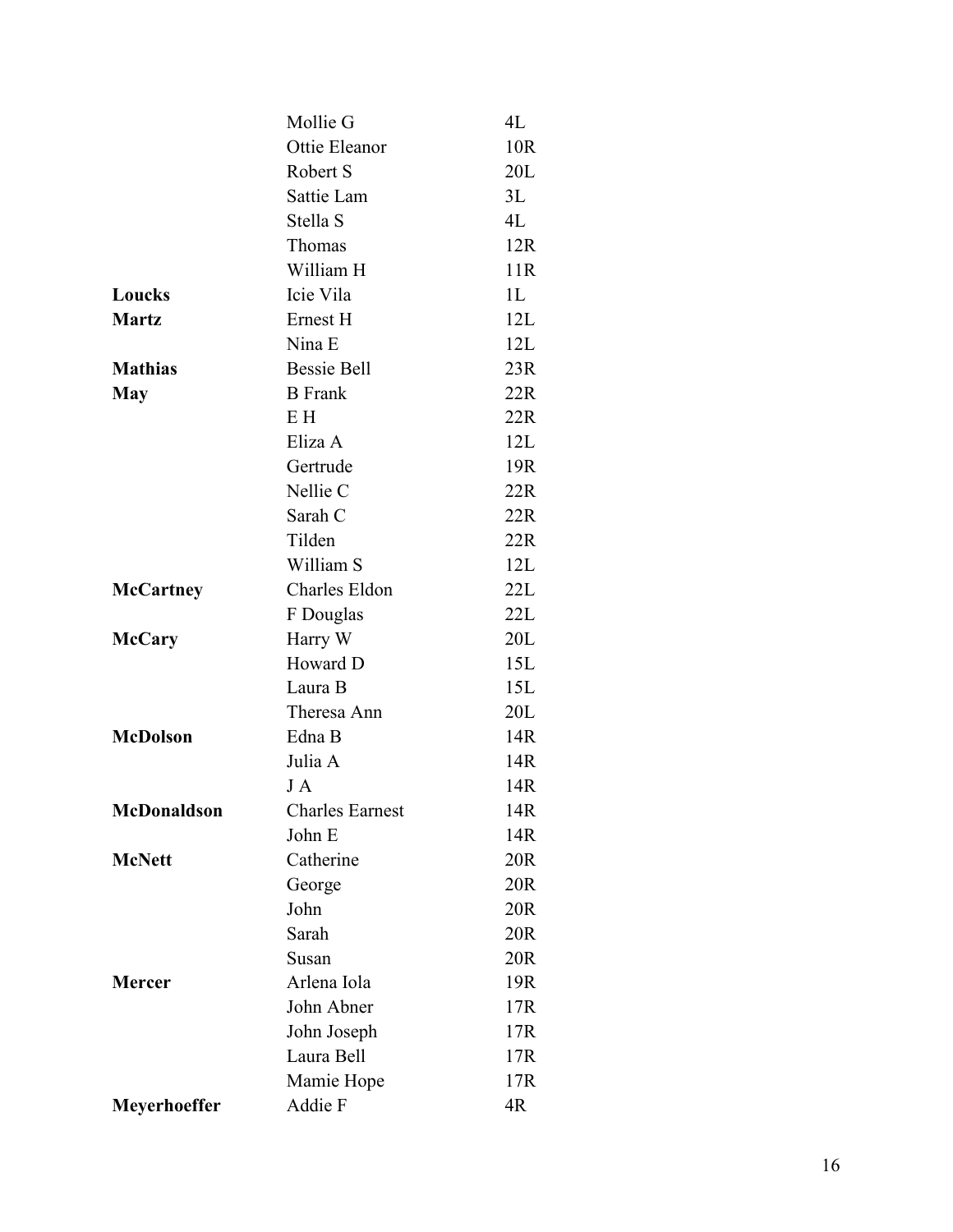|               | George S             | 4R  |
|---------------|----------------------|-----|
|               | Gye S                | 11R |
|               | H Bonnie             | 13L |
|               | Harry Lee            | 13L |
|               | Infant               | 11R |
|               | Mahlon               | 11R |
|               | Ruby S               | 11R |
|               | Sarah C              | 11R |
|               | T Elmer              | 13L |
|               | Trilby               | 13L |
|               | William E            | 11R |
| Michael       | Eliza Jane           | 15R |
|               | Madison              | 15R |
| <b>Miller</b> | Abraham              | 19R |
|               | Abram                | 19R |
|               | Andrew B             | 19R |
|               | Annie R              | 8R  |
|               | Benjamin B           | 8R  |
|               | <b>Bertie E</b>      | 8R  |
|               | <b>Bessie E</b>      | 4L  |
|               | Catherine            | 17R |
|               | Charles E            | 4L  |
|               | Claud S              | 8R  |
|               | Effie P              | 4L  |
|               | Elbert C             | 6R  |
|               | Ernest W, Dr         | 5L  |
|               | Eulalia L            | 12L |
|               | Fannie M             | 5L  |
|               | <b>Frances Diehl</b> | 23R |
|               | George               | 5L  |
|               | Harriet              | 19R |
| <b>Miller</b> | Hilda Baker          | 2L  |
|               | Homer J              | 4R  |
|               | Infant               | 8R  |
|               | Infant               | 17R |
|               | Isaac N              | 8R  |
|               | James                | 19R |
|               | Jennie S             | 19R |
|               | John                 | 19R |
|               | Jonathan             | 17R |
|               | Jonathan             | 23R |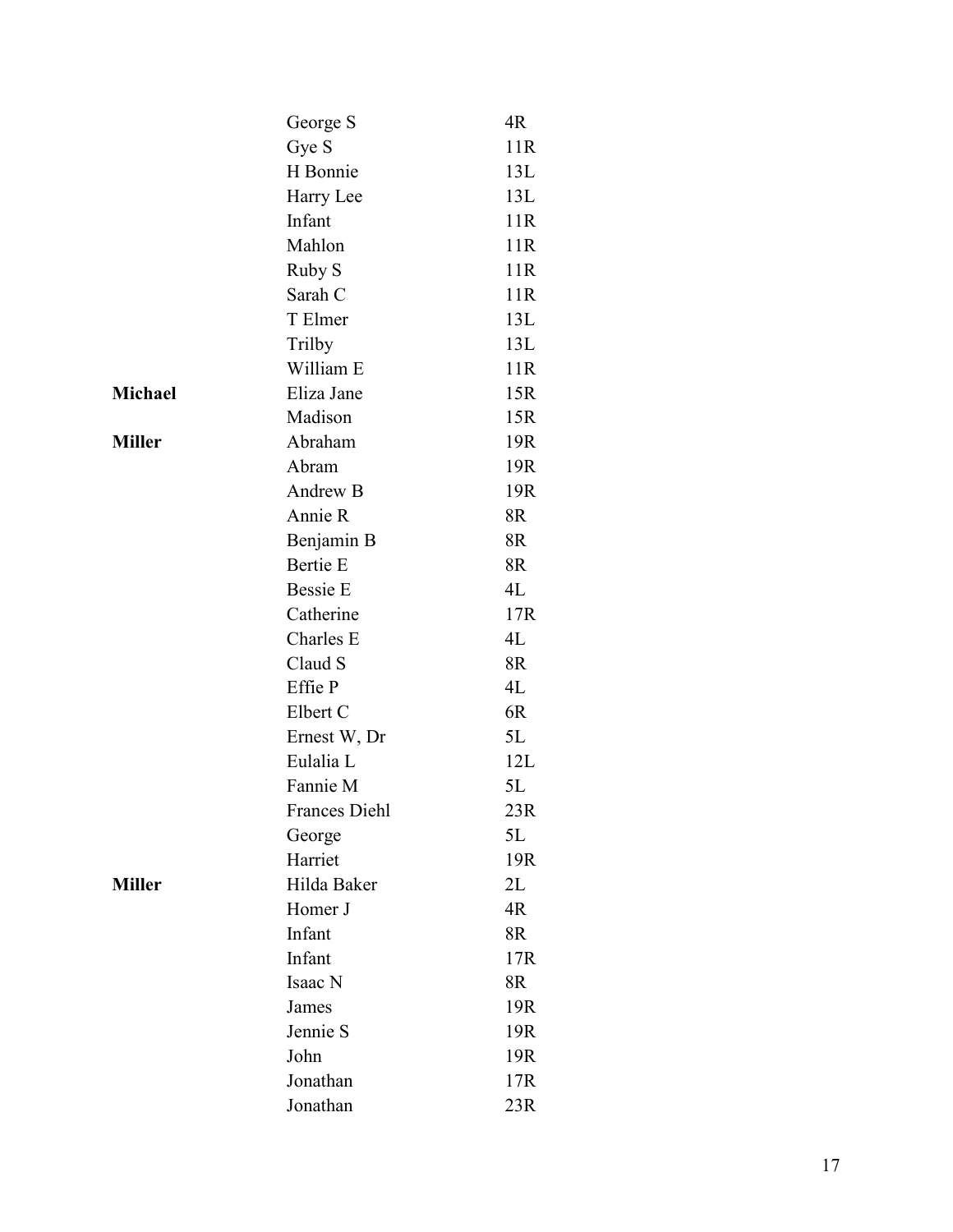|                 | Mareta O              | 12L |
|-----------------|-----------------------|-----|
|                 | Mary                  | 16R |
|                 | Mary                  | 19R |
|                 | Mary M                | 8R  |
|                 | Melvin Arey           | 2L  |
|                 | Rebecca               | 8R  |
|                 | Rebecca               | 19R |
|                 | Sallie A              | 17L |
|                 | Sarah E               | 5L  |
|                 | Susan                 | 19R |
|                 | Thomas H              | 5L  |
|                 | Victor W              | 12L |
| <b>Miller</b>   | Virden                | 19R |
|                 | Virgie Hess           | 4R  |
| <b>Minnick</b>  | Mary M                | 13R |
|                 | Robert F              | 13R |
| <b>Mitchell</b> | Charles               | 9R  |
|                 | Ina K                 | 9R  |
| Mohr            | Catherine Elizabeth   | 25R |
|                 | Christopher           | 25R |
| <b>Moore</b>    | Earl E                | 10L |
|                 | Lena H                | 10L |
| <b>Morrass</b>  | George A              | 27R |
|                 | Infant                | 27R |
| <b>Morris</b>   | George A              | 27R |
|                 | Harold L              | 14L |
|                 | Levi                  | 17R |
|                 | Lucy A E              | 17R |
|                 | Mary J                | 27R |
| Mowbray         | Glenn Allen           | 20L |
|                 | Hazel N               | 20L |
|                 | Homer Ray             | 20L |
|                 | Homer Ray, Jr         | 20L |
| <b>Mundy</b>    | A T                   | 10L |
|                 | Charles S             | 10L |
|                 | Claude H              | 10L |
|                 | Eva W                 | 20L |
|                 | <b>Florence Cline</b> | 8L  |
|                 | Leon A                | 20L |
|                 | Letitia Wampler       | 10L |
|                 | Lucy                  | 10L |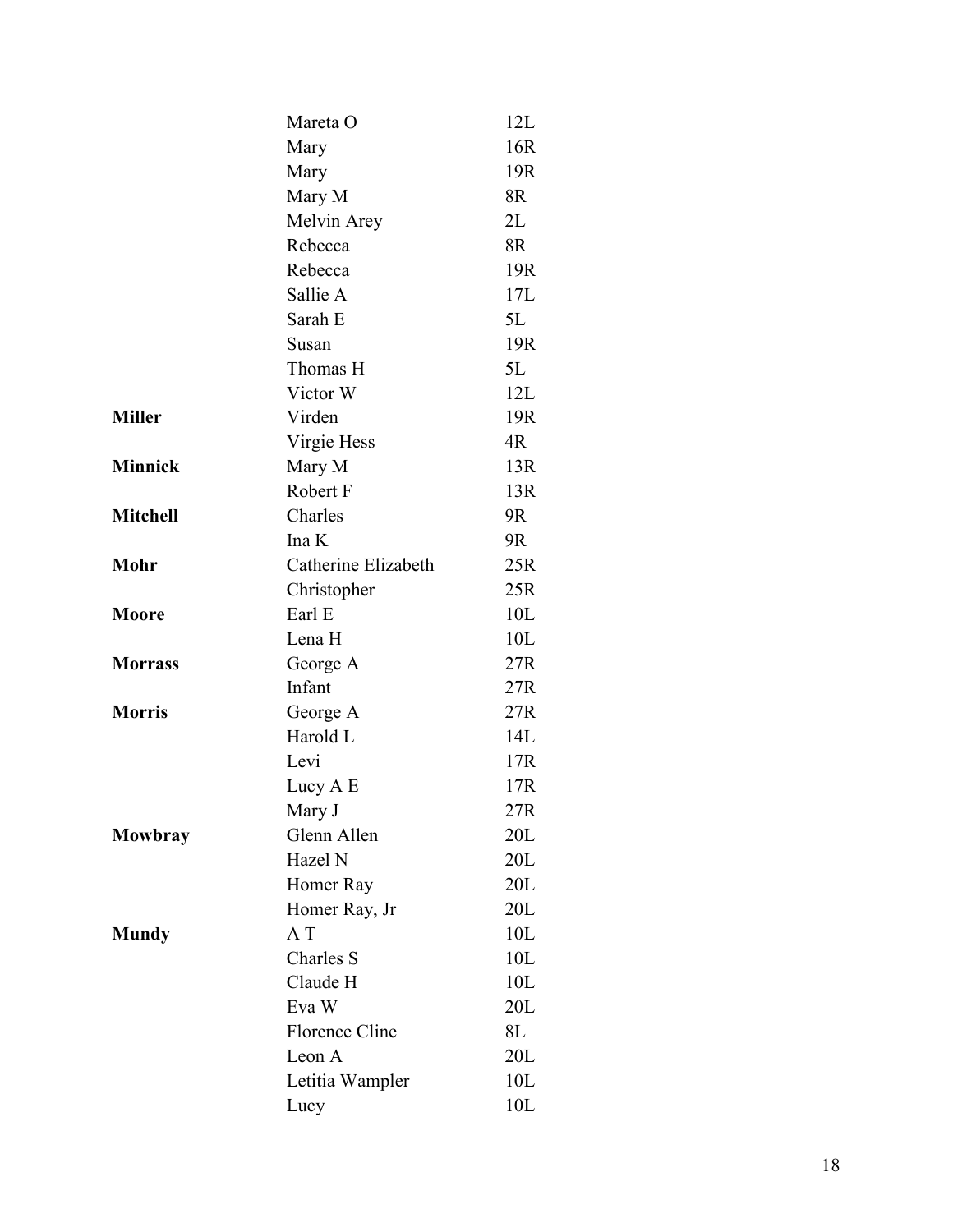|                 | Margaret Shaffer      | 28R |    |
|-----------------|-----------------------|-----|----|
|                 | Sattie D              | 10L |    |
|                 | Theodore W            | 28R |    |
| <b>Myers</b>    | George W              | 11R |    |
|                 | Henrietta             | 11R |    |
|                 | John Jacob, Sr        | 3R  |    |
|                 | Joseph B              | 3R  |    |
|                 | Leon & Sister         | 10R |    |
|                 | Nancy Cline           | 3R  |    |
|                 | Pearl L               | 3R  |    |
|                 | Rachel Bowman         | 3R  |    |
|                 | Susie A               | 10R |    |
|                 | <b>Wilbert Petrie</b> | 3R  |    |
| <b>Nicholas</b> | George William, Jr    |     | 7L |
| <b>Nichter</b>  | Christina             | 16R |    |
|                 | Fannie E              | 23R |    |
|                 | J A                   | 16R |    |
|                 | John L                | 16R |    |
|                 | Martha E              | 16R |    |
|                 | Mary                  | 20R |    |
|                 | Philip                | 20R |    |
| <b>Null</b>     | Elsie V               | 10L |    |
|                 | Leonard J             | 10L |    |
|                 | Melsena Pirkey        | 18R |    |
|                 | Samuel F              | 10L |    |
| Pence           | Anita Gail            | 9L  |    |
|                 | Charles J             | 8R  |    |
|                 | David                 | 14R |    |
|                 | Edna W                | 6L  |    |
|                 | Edward W              | 14R |    |
| Pence           | Elizabeth             | 14R |    |
|                 | Ellen                 | 14R |    |
|                 | Ethel E               | 8R  |    |
|                 | Fannie S              | 8R  |    |
|                 | Geneva Jane           | 9L  |    |
|                 | Hallie B              | 21L |    |
|                 | Harold                | 8R  |    |
|                 | James H               | 8R  |    |
|                 | Jasper H              | 6L  |    |
|                 | Joseph                | 8R  |    |
|                 | Joseph Virgil         | 9L  |    |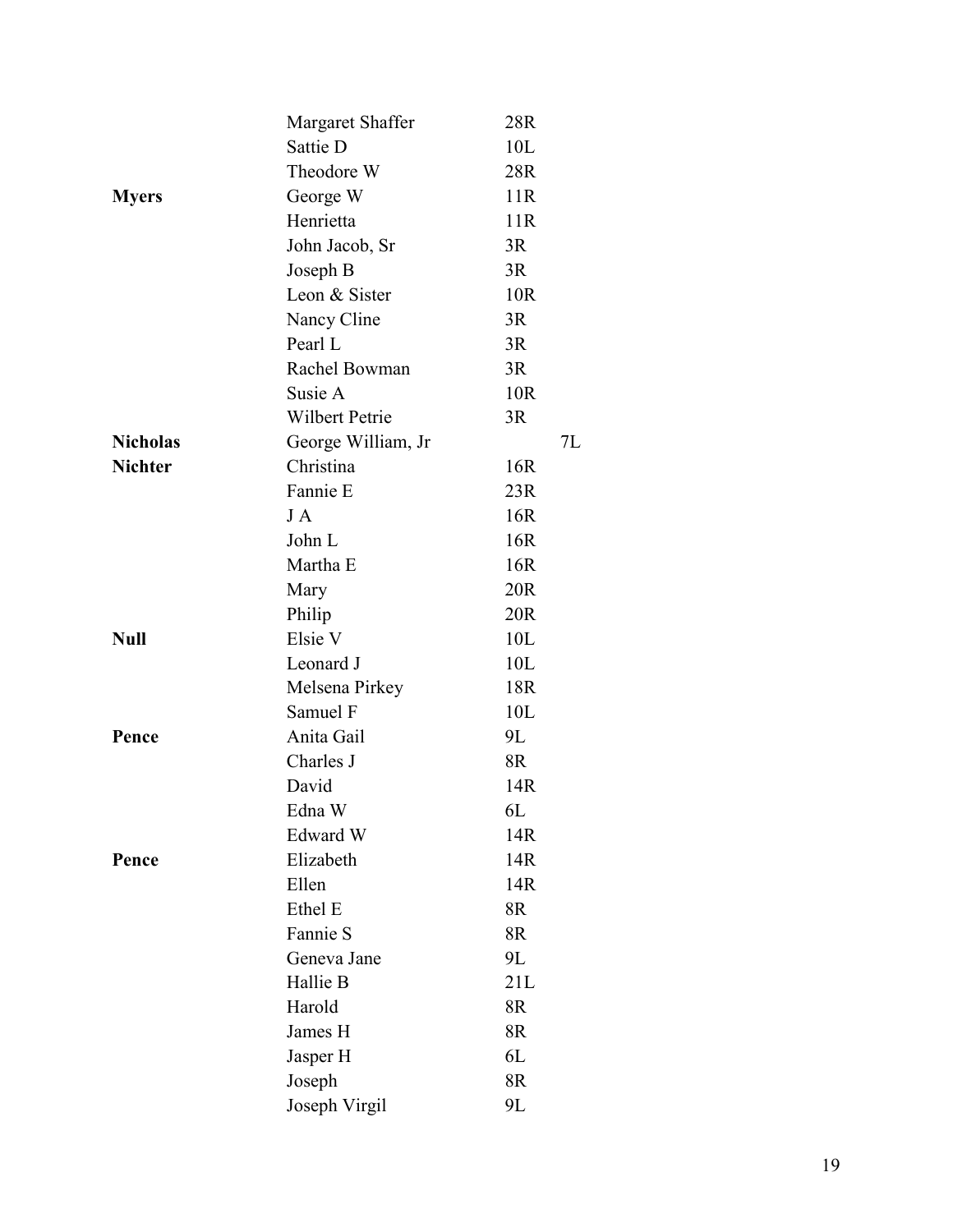|                 | Margaret          | 14R            |
|-----------------|-------------------|----------------|
|                 | Margie B          | 4L             |
|                 | Mary C            | 8R             |
|                 | Mary H            | 8R             |
|                 | Paul S            | 21L            |
|                 | Peter K           | 14R            |
|                 | Samuel, Rev       | 8R             |
|                 | Sarah             | 14R            |
| <b>Perkey</b>   | Elizabeth         | 19R            |
|                 | George W A        | 19R            |
|                 | Margaret E        | 24R            |
| Perry           | Lucy Marie Liskey | 1 <sub>L</sub> |
| Petrie          | Charles S         | 26R            |
|                 | Samuel I          | 26R            |
| <b>Petry</b>    | Samuel            | 25R            |
|                 | Susannah C        | 25R            |
| <b>Phillips</b> | Frank C           | 8L             |
|                 | Frank S           | 12R            |
|                 | Lucy              | 15L            |
|                 | Mary M            | 12R            |
|                 | Ollie R E         | 8L             |
|                 | Ruth A            | 12R            |
|                 | Sarah A           | 12R            |
|                 | Willis F          | 8L             |
| <b>Pirkey</b>   | Abraham           | 14R            |
|                 | Alexander         | 19R            |
|                 | Christina         | 26R            |
|                 | John IN           | 18R            |
|                 | Joseph R          | 18R            |
|                 | Levi              | 26R            |
|                 | Margaret Jane     | 21R            |
|                 | Marguerite C      | 14R            |
|                 | Mary Ann          | 17R            |
|                 | Mary B            | 14R            |
|                 | Mary E            | 21R            |
|                 | William T         | 14R            |
| Pittman         | Charles W         | 25R            |
|                 | Elizabeth B       | 12R            |
|                 | Infant            | 11R            |
|                 | J H               | 25R            |
|                 | Lucy F            | 25R            |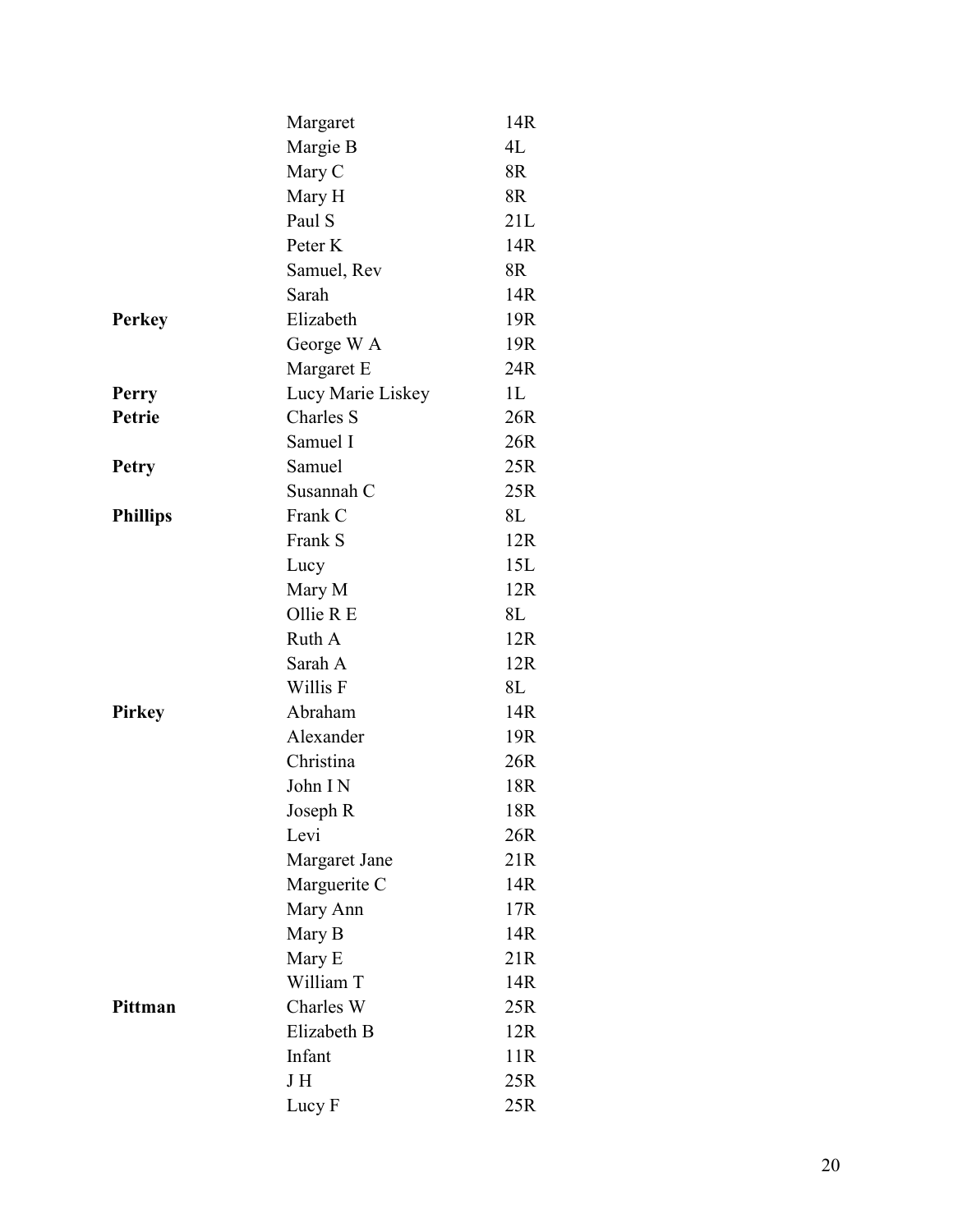|                 | Mary R                | 11R |
|-----------------|-----------------------|-----|
|                 | Roy T                 | 12R |
|                 | Susan M               | 25R |
| <b>Potter</b>   | Helen Kline           | 7R  |
|                 | Ray Robert, Sr        | 7R  |
| Price           | <b>Ruth Marie</b>     | 10R |
| Pritchert       | Mary J                | 21R |
| Randolph        | Zola Baugher          | 17L |
| <b>Redifer</b>  | Leah M                | 15L |
|                 | Mary L                | 14L |
|                 | Roy T F L             | 15L |
| <b>Reed</b>     | Charles P             | 23L |
|                 | Ruth D                | 23L |
| <b>Rexrode</b>  | Benjamin C            | 13R |
|                 | George W, Rev         | 22R |
|                 | Margaret              | 13R |
| <b>Richard</b>  | Eva M                 | 29R |
|                 | Harry D               | 29R |
| <b>Ritter</b>   | Martha I              | 18L |
| <b>Rodeffer</b> | Abraham               | 15R |
|                 | Benjamin S            | 2L  |
|                 | Bertha A              | 15R |
|                 | Callie Easter         | 11R |
|                 | <b>Charles Cephas</b> | 11R |
|                 | Charley Richard       | 15R |
|                 | Conrad                | 7R  |
|                 | Conrad                | 15R |
|                 | Daisy S               | 6R  |
|                 | Daniel                | 15R |
|                 | Dora Good             | 2L  |
|                 | Elizabeth N           | 7R  |
|                 | Fannie E              | 15R |
|                 | Florence E            | 11R |
|                 | George C              | 22L |
|                 | Goldie B              | 18L |
|                 | Grover                | 15R |
|                 | Hannah C              | 22R |
|                 | Harold                | 15R |
|                 | Infant                | 11R |
|                 | Irene Virginia        | 22L |
|                 | Jacob                 | 15R |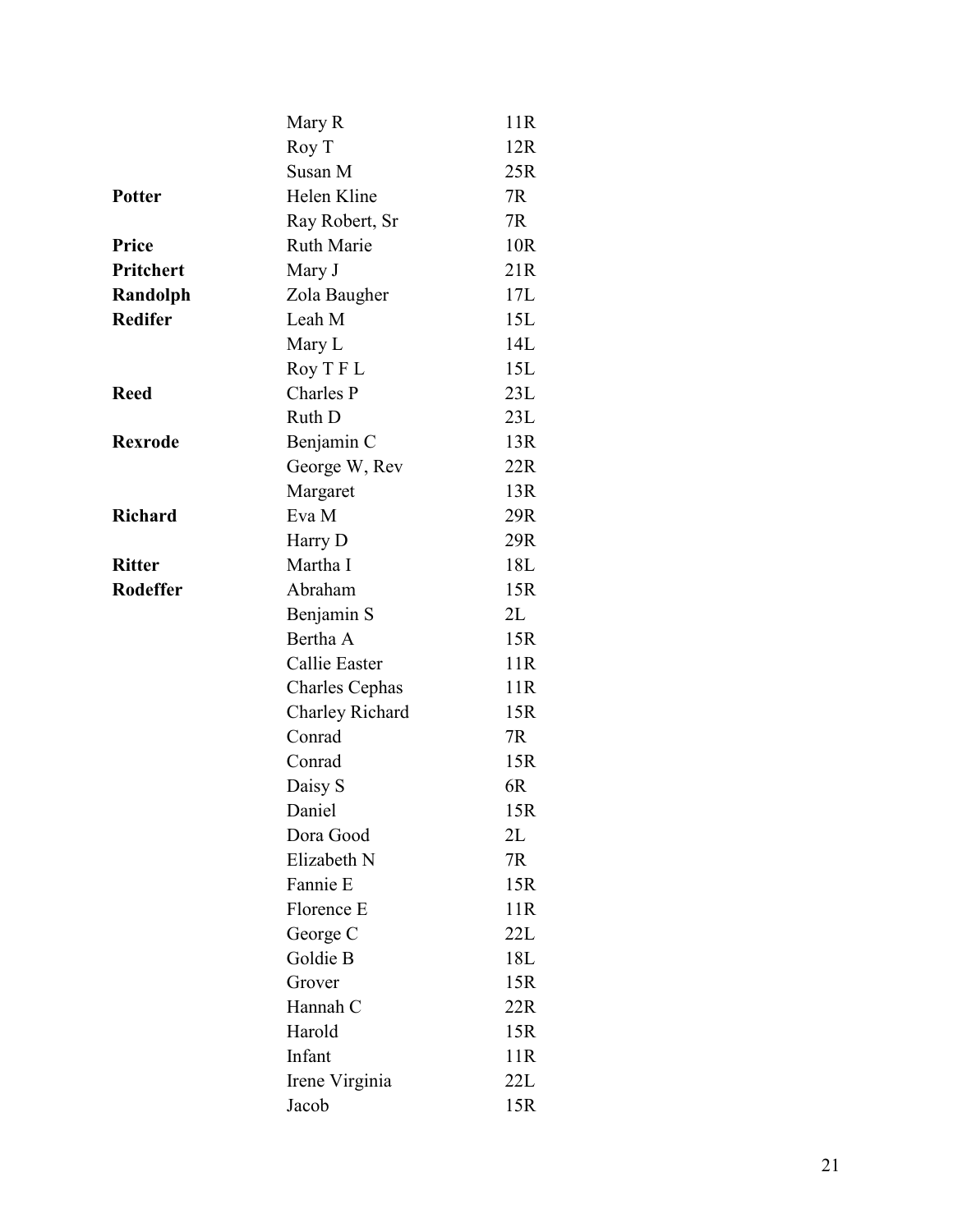|                | Jacob M              | 11R |
|----------------|----------------------|-----|
|                | John W               | 6R  |
|                | L Webb               | 22L |
|                | Maggie N E           | 15R |
|                | Malinda A            | 7R  |
|                | Mamie W              | 22L |
|                | Mary A               | 15R |
|                | Maylah H             | 22L |
|                | Minnie Shores        | 23L |
|                | Nancy                | 15R |
|                | Nancy                | 15R |
|                | Nannie E             | 16R |
|                | Noah                 | 15R |
|                | Primrose             | 15R |
|                | Ralph F              | 22L |
|                | Samuel               | 15R |
|                | Susan                | 15R |
|                | Virginia M           | 6R  |
|                | William              | 15R |
|                | William H            | 23L |
|                | William R            | 18L |
| Rodehafer      | Elizabeth            | 15R |
| <b>Rodgers</b> | Eva May              | 22L |
|                | Grace I              | 23L |
|                | Jacob H              | 22L |
| Rogers         | Claude E             | 15L |
|                | Ruth M               | 15L |
| Root           | Alan Earl            | 21R |
|                | John                 | 21R |
|                | Sarah                | 21R |
| Roudabush      | Mary M               | 16R |
| Sandridge      | Angie F              | 15L |
|                | Charles L            | 14L |
|                | Dennis F             | 15L |
|                | Dorlis W, Sr "Sandy" | 32R |
|                | Doyle B              | 15L |
|                | Elmer S              | 15L |
|                | Emmet R              | 15L |
|                | <b>Emmett F</b>      | 15L |
|                | Frances M            | 14L |
|                | Jean A               | 14L |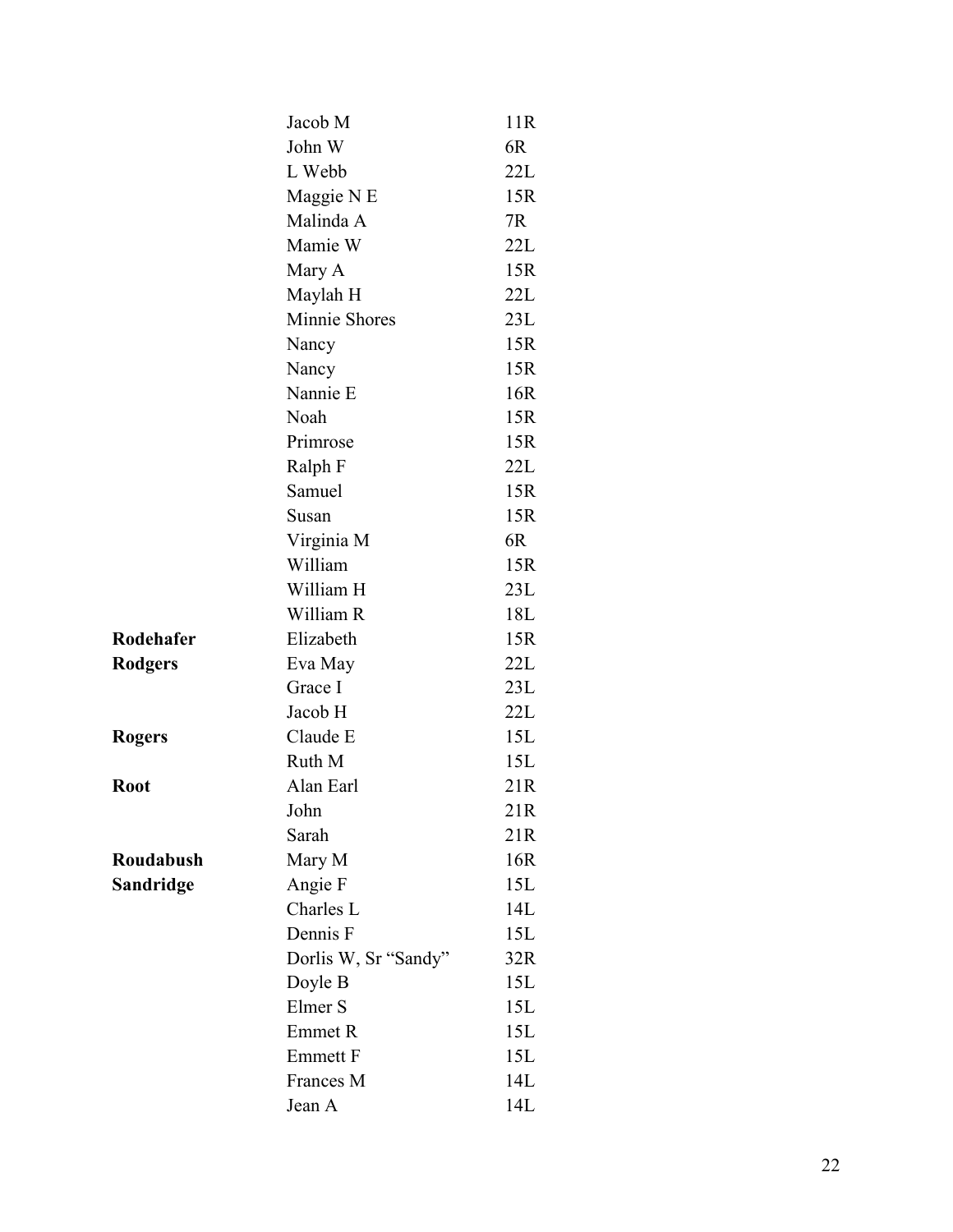|                  | Mildred Lois        | 14L |
|------------------|---------------------|-----|
|                  | Nancy A             | 15L |
|                  | Odessa S            | 15L |
| Sanger           | Annie C             | 21R |
|                  | Catherine           | 21R |
|                  | Frances             | 21R |
|                  | Samuel              | 21R |
| <b>Secrist</b>   | Alvin D             | 30R |
|                  | Elizabeth M         | 30R |
| <b>Shaver</b>    | Levi                | 21R |
|                  | Mary                | 21R |
| <b>Sherman</b>   | Lydia               | 17R |
| <b>Shifflett</b> | Amy H               | 27R |
|                  | Eva Dell            | 6L  |
|                  | Henry P             | 6L  |
|                  | J Hiram             | 22L |
|                  | John H              | 12L |
|                  | Lelia M A           | 22L |
|                  | Lillian             | 18R |
|                  | Sarah F             | 6L  |
|                  | Stephen R           | 23L |
|                  | Willie L Raines     | 12L |
| <b>Shipe</b>     | Frances C           | 32R |
| <b>Shirey</b>    | Alma L              | 13L |
|                  | Annie M             | 3R  |
|                  | Charles S           | 3R  |
|                  | Eliza A             | 3R  |
|                  | Infant              | 13L |
|                  | Lucy F              | 7R  |
|                  | Mary E              | 7R  |
|                  | Mattie A            | 3R  |
|                  | Silas D             | 7R  |
|                  | William D           | 3R  |
|                  | Willie L            | 13L |
| <b>Showalter</b> | <b>Albert Myers</b> | 8L  |
|                  | Annie B             | 10R |
|                  | Annie R             | 8L  |
|                  | C Hobert            | 3L  |
|                  | Cecil O, Rev        | 16L |
|                  | David H             | 10R |
|                  | Earl M              | 4L  |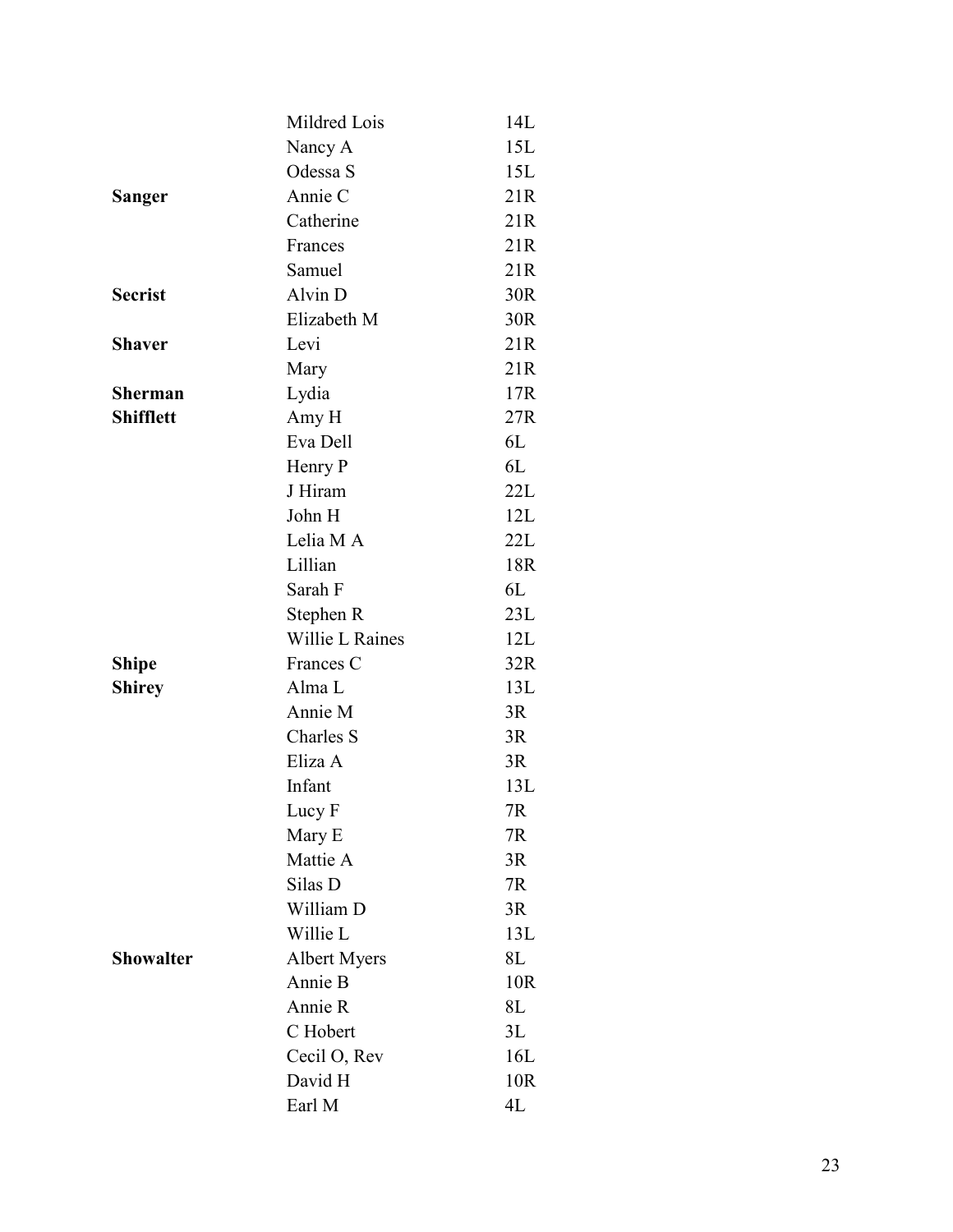|                  | Edwin W            | 6R  |
|------------------|--------------------|-----|
|                  | Eliza F            | 24R |
| <b>Showalter</b> | Esther G           | 6R  |
|                  | Frances            | 23R |
|                  | Glenna M           | 16L |
|                  | Hettie M           | 16L |
|                  | Ida Bell Miller    | 4L  |
|                  | Jacob              | 24R |
|                  | Jacob A            | 8R  |
|                  | John B             | 8L  |
|                  | John W             | 8L  |
|                  | John William       | 4L  |
|                  | Kate M             | 4R  |
|                  | Lucy W             | 8L  |
|                  | Magdalene          | 23R |
|                  | Maggie A           | 17R |
|                  | Maggie C           | 8R  |
|                  | Maggie M           | 10R |
|                  | Mary Ann           | 25R |
|                  | Mary F             | 3L  |
|                  | Mary V             | 16L |
|                  | Orville K          | 3L  |
|                  | Otho W             | 14L |
|                  | Perry B            | 23R |
|                  | Peter              | 23R |
|                  | Peter H            | 23R |
|                  | Peter W            | 16L |
|                  | Rebecca Earman     | 14L |
|                  | Roberson S         | 7R  |
|                  | Sarah A            | 7R  |
|                  | Susannah           | 23R |
|                  | William S          | 25R |
| <b>Simmers</b>   | Margaret M         | 8L  |
|                  | Paul H             | 8L  |
| <b>Simmons</b>   | Evelyn J           | 22L |
|                  | William B          | 22L |
| <b>Sipe</b>      | Catherine L        | 10L |
|                  | Ernest L           | 10L |
|                  | Leoma <sub>E</sub> | 10L |
|                  | Margaret B         | 10L |
|                  | Merle H            | 10L |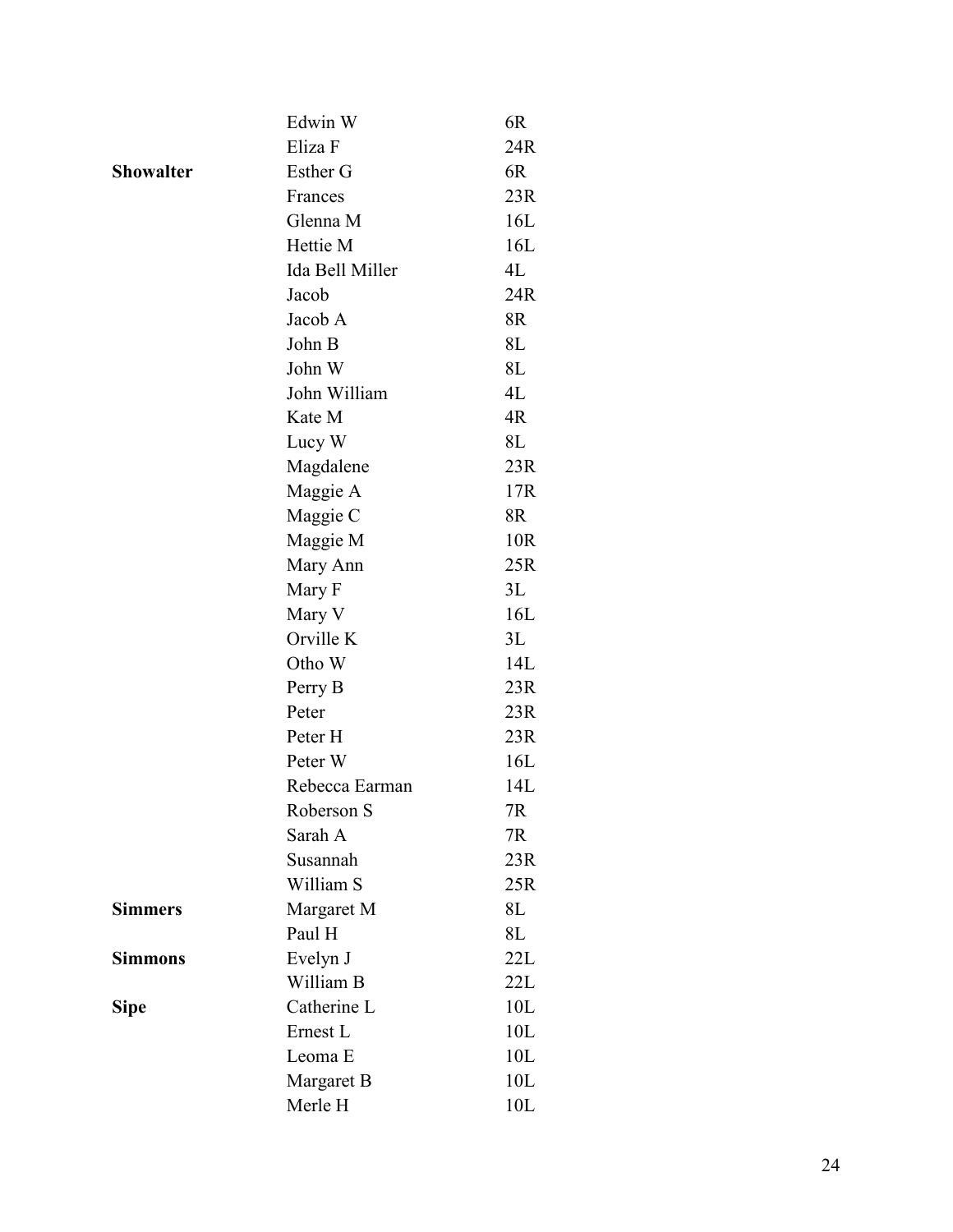| <b>Smith</b>              | <b>Agnes Sisler</b>   | 31R |
|---------------------------|-----------------------|-----|
|                           | Annie C               | 27R |
|                           | Annie F               | 27R |
|                           | <b>Bessie Marie</b>   | 31R |
|                           | H Floyd               | 9L  |
|                           | Icadore D             | 19L |
|                           | Isaac L               | 8L  |
|                           | Jacob A               | 27R |
|                           | Jacob Benjamin        | 21L |
|                           | Joseph C              | 27R |
|                           | Lesta Long            | 12L |
|                           | Mary E                | 13R |
|                           | Pauline M             | 8L  |
|                           | Verlin Doyle          | 31R |
|                           | Wiley W               | 19L |
| Spitzer                   | Joseph M              | 12R |
| <b>Stickley</b>           | Mary                  | 9R  |
|                           | Phineas               | 9R  |
| <b>Stokes</b>             | Marie Ann             | 3L  |
| <b>Stone Not Readable</b> |                       | 13R |
| <b>Stone Not Readable</b> |                       | 15R |
|                           |                       | 16R |
| <b>Stroop</b>             | Della C               | 13L |
|                           | Robert B              | 13L |
| <b>Swartz</b>             | Avis Mundy            | 10L |
|                           | George Wilson         | 10L |
| <b>Taylor</b>             | Charles L             | 19L |
|                           | Guy Franklin          | 19L |
|                           | Mary F                | 19L |
| <b>Thomas</b>             | <b>Arthur B</b>       | 22L |
|                           | <b>Flossie Petrie</b> | 22L |
|                           | William               | 22L |
| Trobaugh                  | Carl A                | 3L  |
|                           | James E               | 3L  |
|                           | John W                | 15R |
|                           | Margareth             | 15R |
|                           | Myrtie C              | 3L  |
|                           | Stella Cline          | 9L  |
|                           | William H             | 9L  |
|                           | Wilma H               | 3L  |
| Vest                      | Freda Yvonne          | 16L |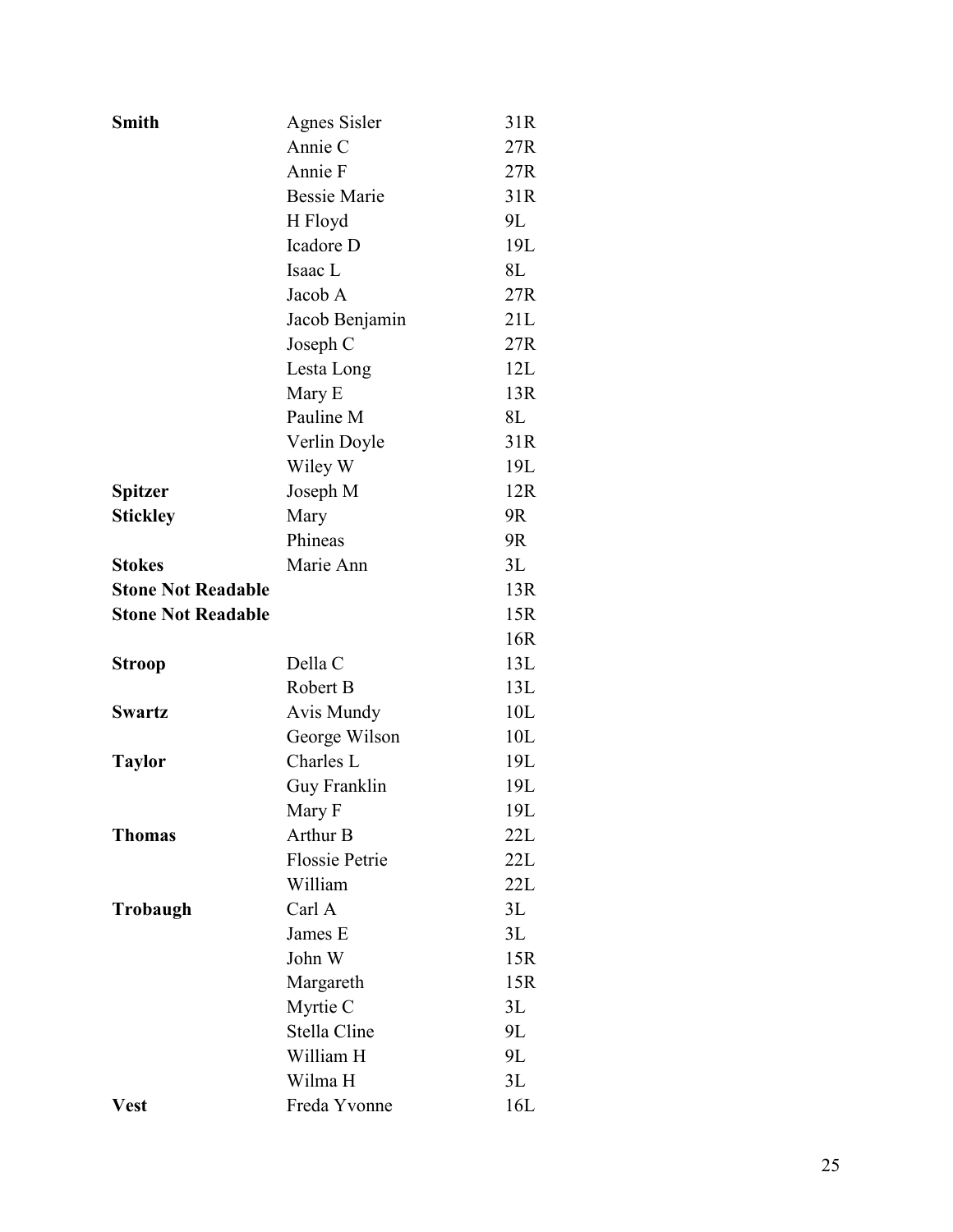| Wagner        | Gene S                    | 4L  |
|---------------|---------------------------|-----|
|               | <b>Hetty Lou</b>          | 4L  |
| Wampler       | Alfred R                  | 12L |
|               | C Russell                 | 8R  |
|               | Catherine F               | 20L |
|               | Cecil Lee                 | 20L |
|               | Charles M                 | 5R  |
|               | Clarence S                | 5R  |
|               | Clyde L                   | 2L  |
|               | David B                   | 9R  |
|               | Dorothy K                 | 20L |
|               | Edith W                   | 2L  |
|               | Elizabeth E               | 9R  |
|               | Ernest W                  | 24R |
|               | Frances B                 | 2L  |
|               | Hattie B                  | 9R  |
|               | I Lester                  | 8R  |
|               | Irene Shifflett           | 32R |
|               | J Harold                  | 2L  |
|               | J Weldon                  | 20L |
|               | Jacob Michael             | 8R  |
|               | John F                    | 6R  |
|               | Julius Evermond           | 32R |
|               | Leonard S                 | 9R  |
|               | Lillian N                 | 10R |
|               | Mary                      | 6R  |
|               | <b>Sallie Frances</b>     | 8R  |
|               | Susan M                   | 6R  |
|               | Thelma J                  | 9R  |
|               | Willie I                  | 5R  |
| Ward          | Elwood Franklin           | 11L |
|               | Harry Elmer               | 11L |
|               | Segurna Elizabeth Anthony | 11L |
| <b>Waters</b> | Clifton                   | 29R |
|               | Lois K                    | 29R |
| Weast         | Mollie J                  | 13R |
| Wenger        | Donald Lee                | 32R |
| Wenger        | Jane Jarrels              | 32R |
| Werner        | Adam H                    | 16R |
|               | Benjamin F                | 11L |
|               | Lucy E                    | 11L |